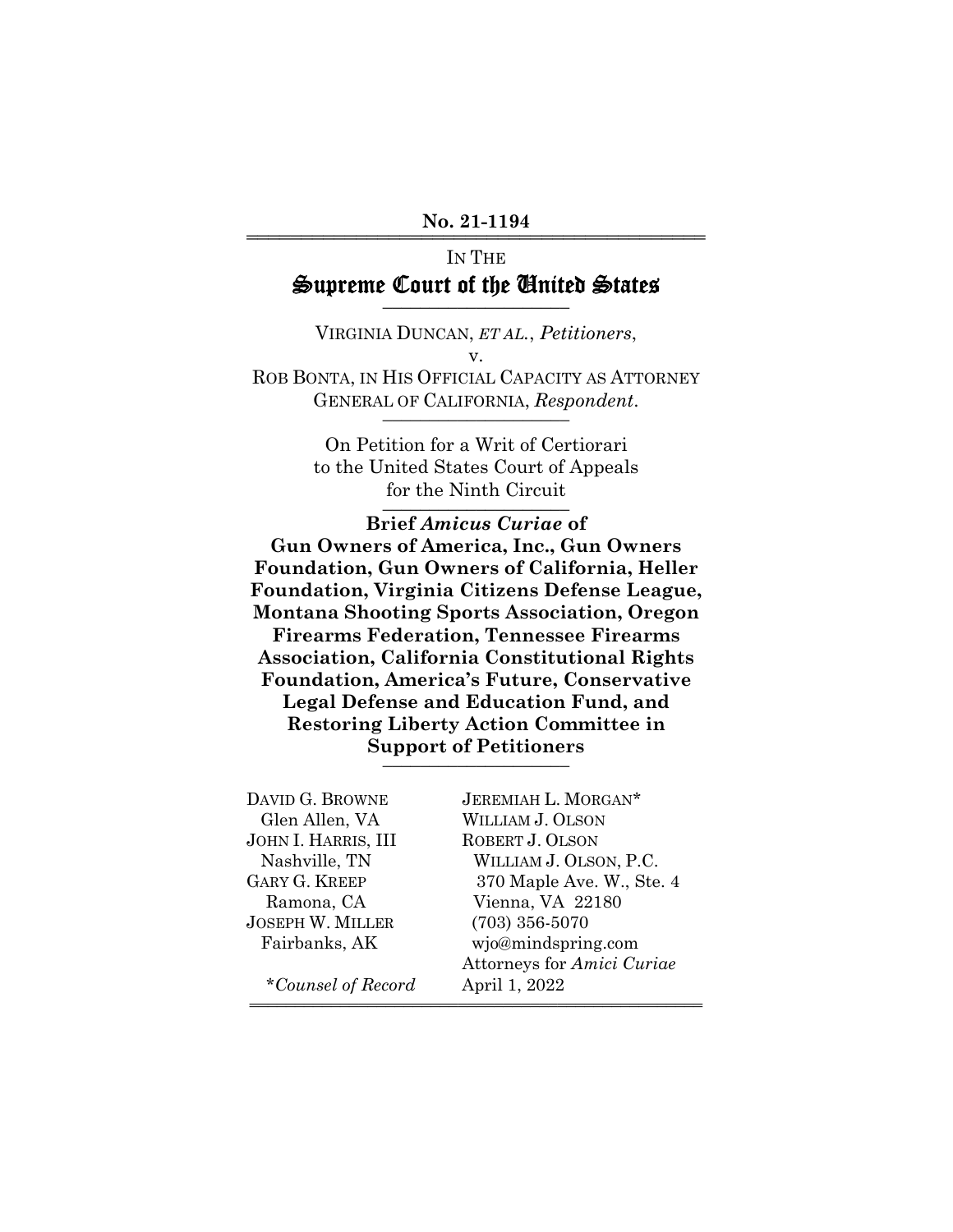# **TABLE OF CONTENTS**

| Page<br>111                                                                                                                                                                           |
|---------------------------------------------------------------------------------------------------------------------------------------------------------------------------------------|
| INTEREST OF THE AMICI CURIAE<br>$\mathbf{1}$                                                                                                                                          |
| STATEMENT OF THE CASE<br>$\mathbf{1}$                                                                                                                                                 |
| 3                                                                                                                                                                                     |
| ARGUMENT                                                                                                                                                                              |
| THE TWO-STEP TEST USED BY THE NINTH<br>I.<br><b>CIRCUIT IS AN ATEXTUAL INTEREST</b><br>BALANCING TEST OF THE SORT REJECTED BY<br>THIS COURT IN <i>HELLER</i> AND <i>MCDONALD</i><br>5 |
| II.<br>THE NINTH CIRCUIT ERRONEOUSLY ASSUMED<br>THAT THE PROTECTIONS OF THE SECOND<br>AMENDMENT DO NOT APPLY TO ARMS USED<br>BY THE MILITARY<br>8                                     |
| <b>III. FIVE SITTING JUSTICES, AND NUMEROUS</b><br>LOWER COURT JUDGES, HAVE ROUNDLY<br>REJECTED THE INTEREST BALANCING TEST<br>15                                                     |
| Criticism of the Two-Step Test by<br>A.<br>Supreme Court Justices<br>15                                                                                                               |
| Criticism of the Two-Step Test by Lower<br>$B_{\cdot}$<br>22                                                                                                                          |
| 26                                                                                                                                                                                    |

ii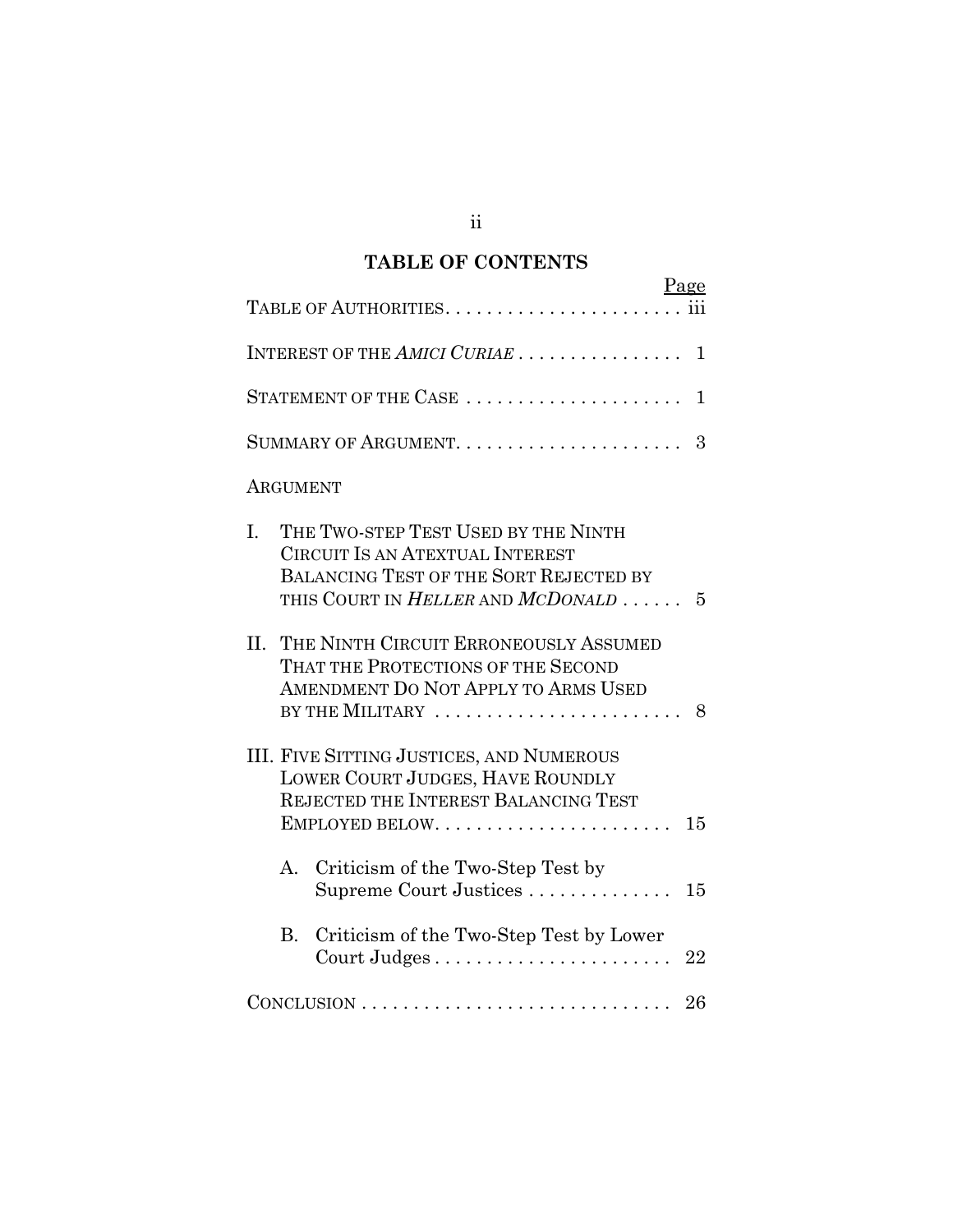# **TABLE OF AUTHORITIES**

|--|

| CONSTITUTION                                                  |
|---------------------------------------------------------------|
| Amendment II  3, passim                                       |
| <b>STATUTES</b>                                               |
|                                                               |
|                                                               |
| <b>CASES</b>                                                  |
| Aymette v. State, 21 Tenn. 154 1840 11                        |
| Caetano v. Massachusetts, 577 U.S. 411                        |
|                                                               |
| District of Columbia v. Heller, 554 U.S. 570                  |
|                                                               |
| Fisher v. Kealoha, 855 F.3d 1067 (9th Cir.                    |
| 22                                                            |
| Friedman v. City of Highland Park, 577 U.S.                   |
| 17<br>$1039 (2015)$                                           |
| Heller v. District of Columbia, 670 F.3d 1244                 |
| 21                                                            |
| Houston v. City of New Orleans, 675 F.3d 441                  |
| 23                                                            |
| Jackson v. City & Cnty. of San Francisco, 576                 |
| 16                                                            |
| McDonald v. Chicago, 561 U.S. 742 (2010). 3, passim           |
| McDougall v. County of Ventura, 2022 U.S.                     |
| App. LEXIS 5972 (9th Cir. 2022) $\ldots$ 24, 25               |
| Mance v. Sessions, 896 F.3d 390 (5th Cir. 2018). 23           |
| New York State Rifle & Pistol Association v.                  |
| New York, 140 S. Ct. 1525 (2020) $\ldots \ldots \ldots$<br>19 |
| <i>NRA v. BATFE</i> , 714 F.3d 334 (5th Cir. 2013)<br>23      |
| Peruta v. California, 137 S. Ct. 1995 (2017)<br>18            |

iii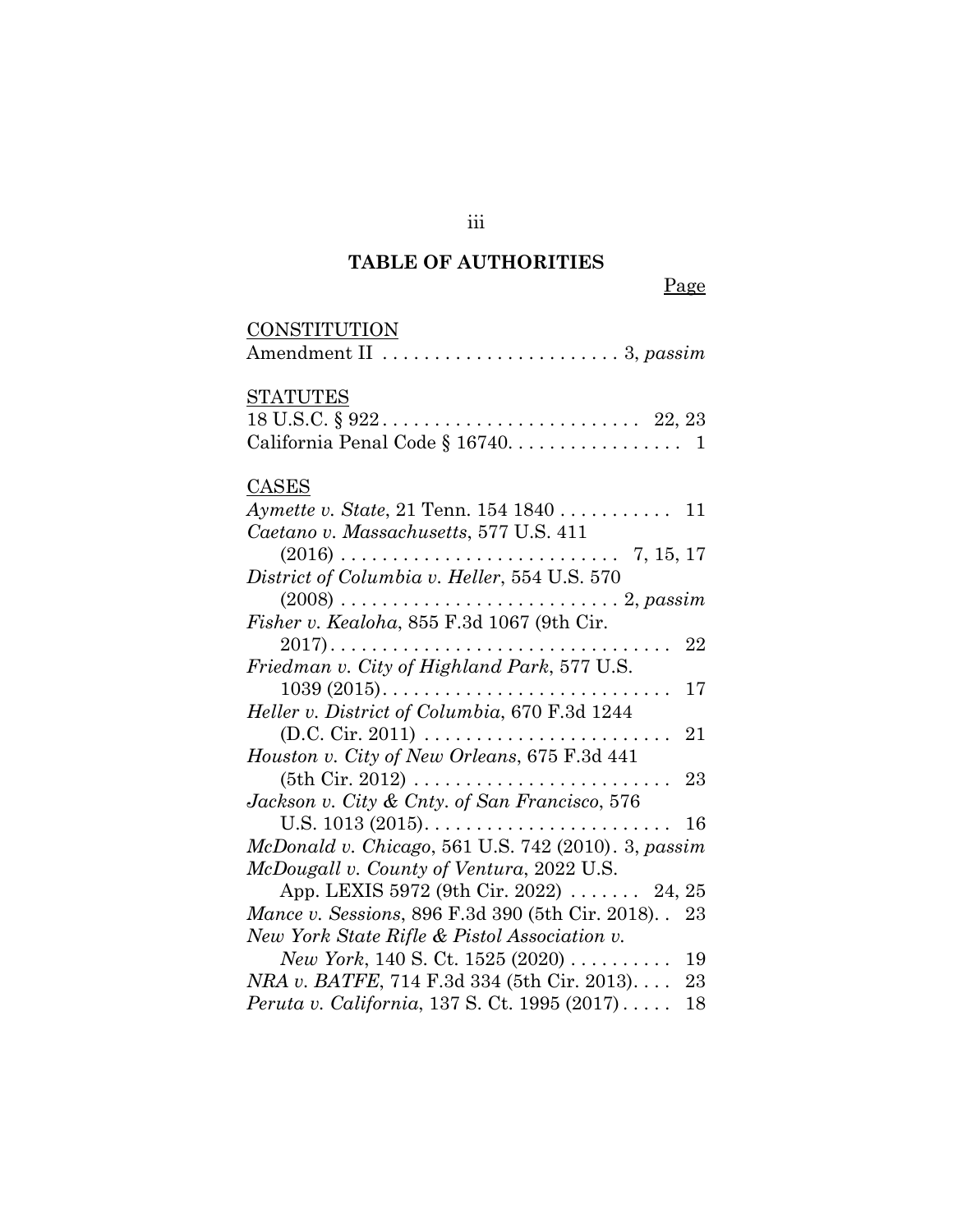| <i>Rogers v. Grewal,</i> 140 S. Ct. 1865 (2020) $\ldots \ldots$ 19 |  |
|--------------------------------------------------------------------|--|
| <i>Silvester v. Becerra,</i> 138 S. Ct. 945 (2018)  18             |  |
| United States v. Chovan, 735 F.3d 1127 (2013)  3                   |  |
| United States v. Miller, 307 U.S. 174                              |  |
|                                                                    |  |

# **MISCELLANEOUS**

| Allen Rostron, "Justice Breyer's Triumph in the |  |
|-------------------------------------------------|--|
| ThirdBattle over the Second Amendment," 80      |  |
| GEO. WASH. L. REV. 703, 707 (2012)  21          |  |
| Transcript of Oral Argument, p. 44, District    |  |
| of Columbia v. Heller, No. 07-290 (Mar. 18,     |  |
|                                                 |  |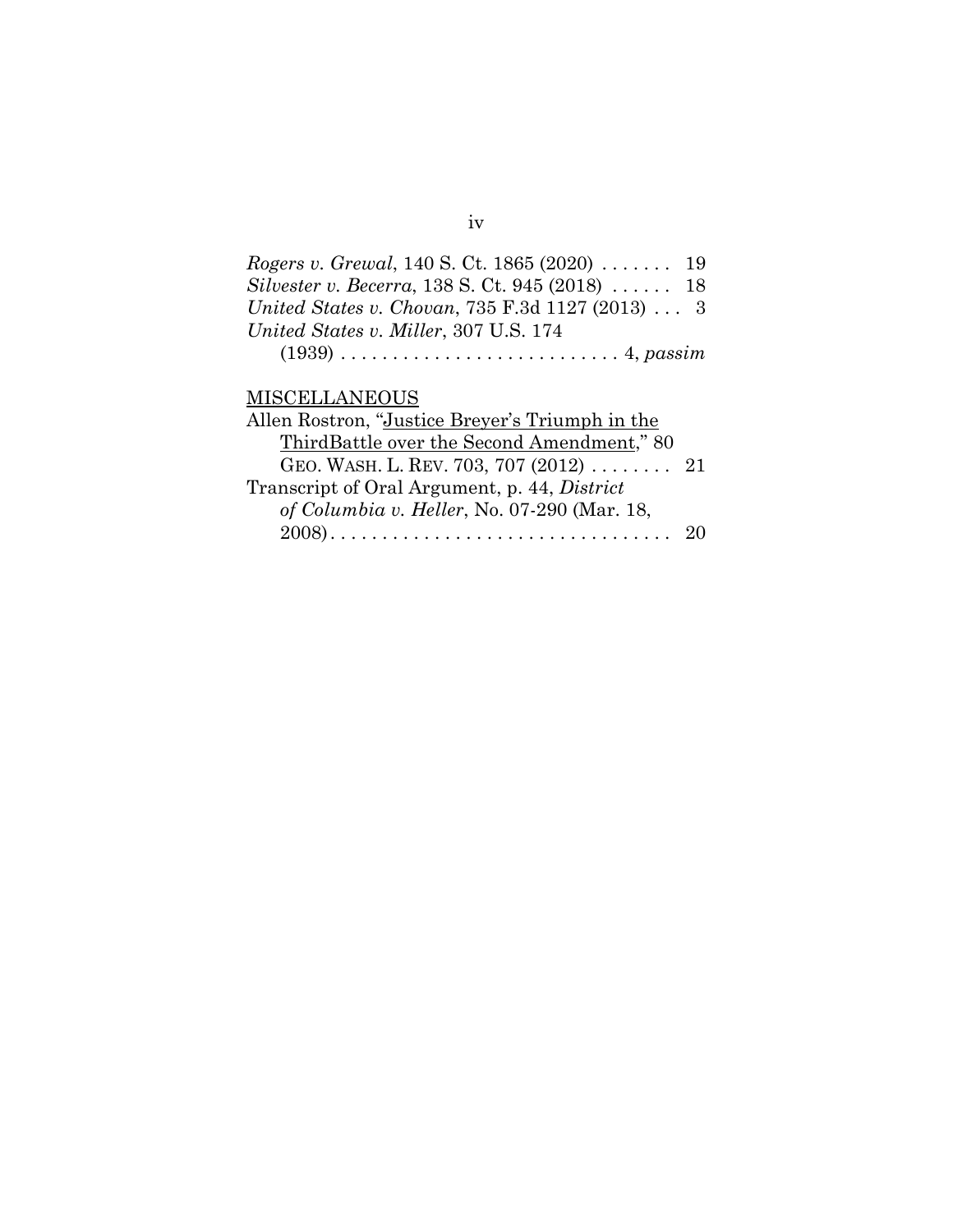## **INTEREST OF THE** *AMICI CURIAE*<sup>1</sup>

Gun Owners of America, Inc., Gun Owners Foundation, Gun Owners of California, Heller Foundation, Virginia Citizens Defense League, Oregon Firearms Federation, Tennessee Firearms Association, California Constitutional Rights Foundation, America's Future, and Conservative Legal Defense and Education Fund are nonprofit organizations, exempt from federal taxation under sections 501(c)(3) or 501(c)(4) of the Internal Revenue Code. Montana Shooting Sports Association and Restoring Liberty Action Committee are educational organizations. Each is dedicated, *inter alia*, to the correct construction, interpretation, and application of law. Many of these *amici* filed an *amicus* brief in this case when it was before a panel on September 23, 2019, as well as a second *amicus* brief during rehearing *en banc* on May 21, 2021.

## **STATEMENT OF THE CASE**

In 2000, California prohibited the manufacture, importation, sale, and transfer of so-called largecapacity magazines, which it defines as "any ammunition feeding device with the capacity to accept more than 10 rounds." California Penal Code § 16740.

<sup>1</sup> It is hereby certified that counsel for Petitioners and for Respondent have consented to the filing of this brief; that counsel of record for all parties received notice of the intention to file this brief at least 10 days prior to its filing; that no counsel for a party authored this brief in whole or in part; and that no person other than these *amici curiae*, their members, or their counsel made a monetary contribution to its preparation or submission.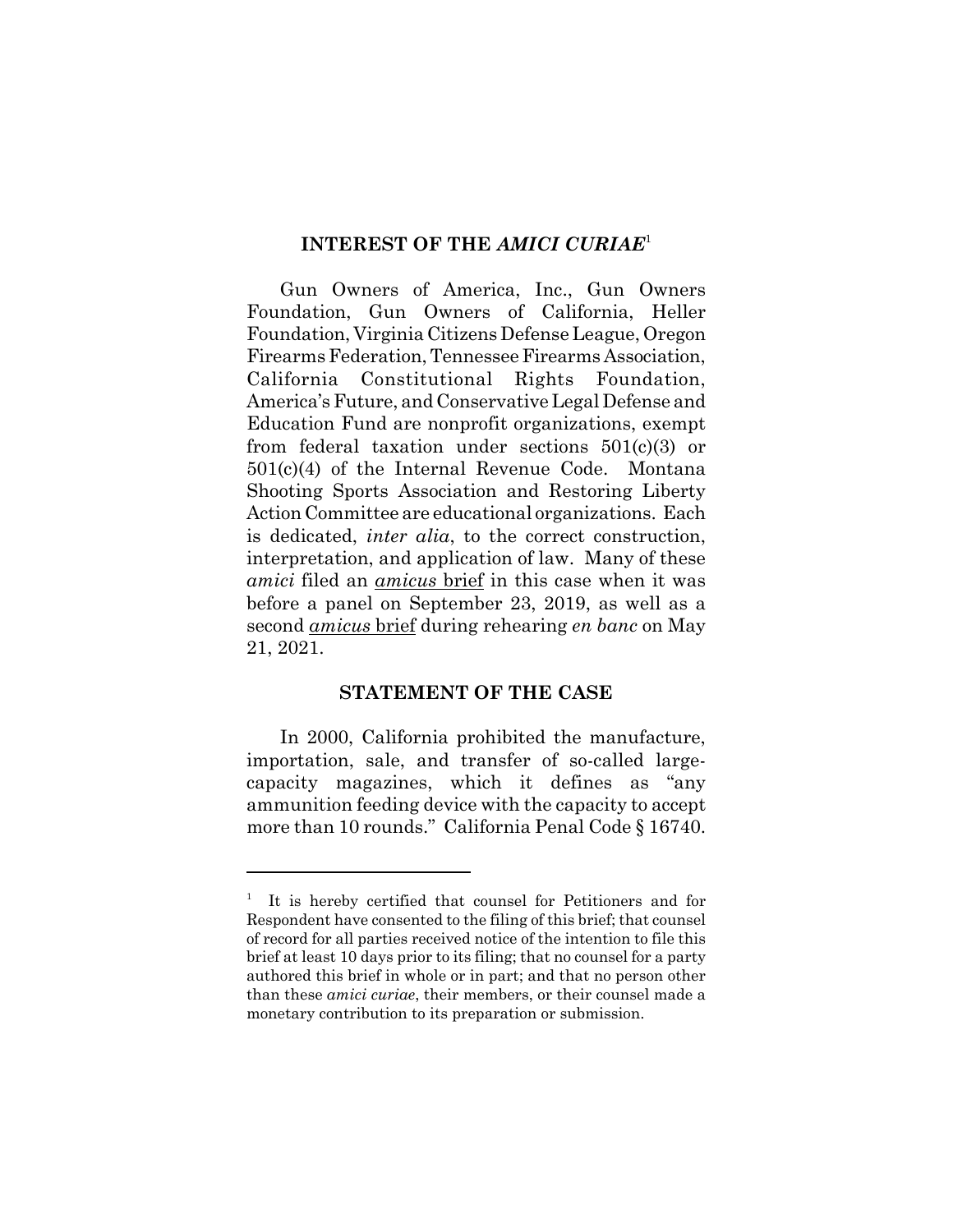Then, in July 2016, California banned the possession of large-capacity magazines, and in November 2016, California approved Proposition 63, with the same effect.

The individual petitioners are law-abiding Californians who would like to possess for lawful purposes magazines that hold more than 10 rounds. The associational petitioner is an organization which supports Californians who would like to lawfully possess magazines that hold more than 10 rounds.

Petitioners filed suit before the ban was to take effect and filed a motion for a preliminary injunction. Two days before the ban was to become effective on July 1, 2017, the district court issued a preliminary injunction pending a full hearing on the merits. The Ninth Circuit affirmed that preliminary injunction. *Duncan v. Becerra*, 742 F. App'x 218 (9th Cir. 2018). Then, on March 29, 2019, the district court granted petitioners' motion for summary judgment.

The district court conducted two tests. First, it applied the test used in *District of Columbia v. Heller*, 554 U.S. 570 (2008), which asks whether the banned arms are "'in common use'" "'for lawful purposes like self-defense.'" *Duncan v. Becerra*, 366 F. Supp. 3d 1131, 1142 (S.D. Cal. 2019). Second, the district court applied the Ninth Circuit's two-pronged *Chovan* test, which it described as "a tripartite binary test with a sliding scale and a reasonable fit." *Id*. at 1155.

On appeal, the Ninth Circuit three-judge panel applied that circuit's precedent under *United States v.*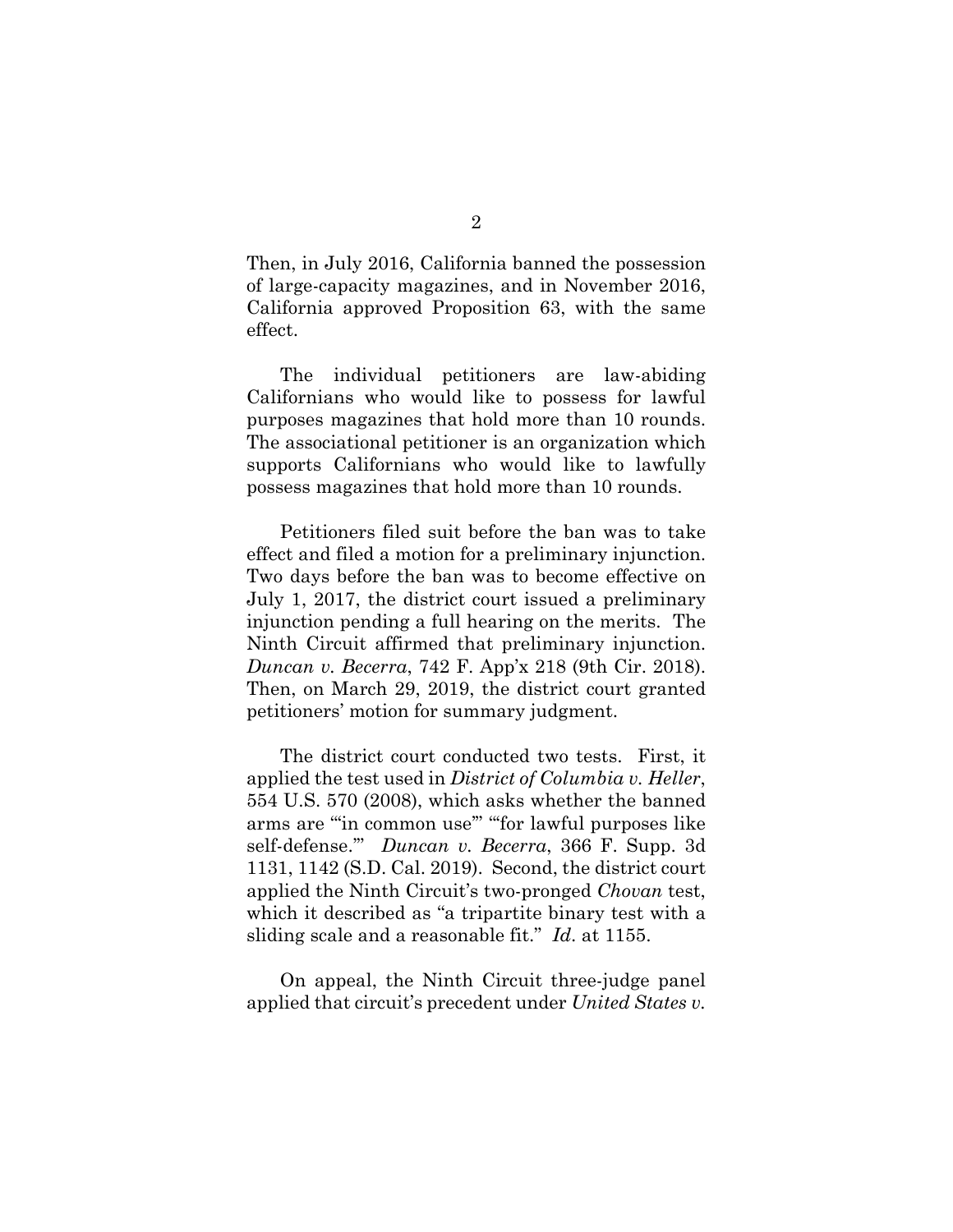*Chovan*, 735 F.3d 1127 (2013). *See Duncan v. Becerra*, 970 F.3d 1133 (9th Cir. 2020). Similar to the district court, the panel majority found that the high-capacity ban failed even that test.

California petitioned for rehearing *en banc*, which the Ninth Circuit granted, vacating the panel's opinion. The *en banc* majority easily upheld the largecapacity magazine ban using the two-pronged test. Judge Bumatay explained in dissent: "In reality, this tiers-of-scrutiny approach functions as nothing more than a black box used by judges to uphold favored laws and strike down disfavored ones." *Duncan v. Bonta*, 19 F.4th 1087, 1140 (9th Cir. 2021) (hereinafter "*Duncan*") (Bumatay, J., dissenting).

#### **SUMMARY OF ARGUMENT**

Whatever corners of debate may remain regarding the Second Amendment, there should be no serious argument about the basic holdings of this Court in *Heller* and *McDonald v. Chicago*, 561 U.S. 742 (2010) that laws implicating the right to keep and bear arms must be reviewed against the text, history, and tradition of the Amendment. When that approach is taken, any categorical ban upon arms which are commonly owned for lawful purposes must — without **any** further analysis needed — be struck down. Yet lower courts, including the Ninth Circuit in this case, have consistently refused to apply this simple test, instead concocting multi-step "sliding scale" standards of review which inevitably result in firearm bans being upheld, in defiance of the plain holdings in *Heller* and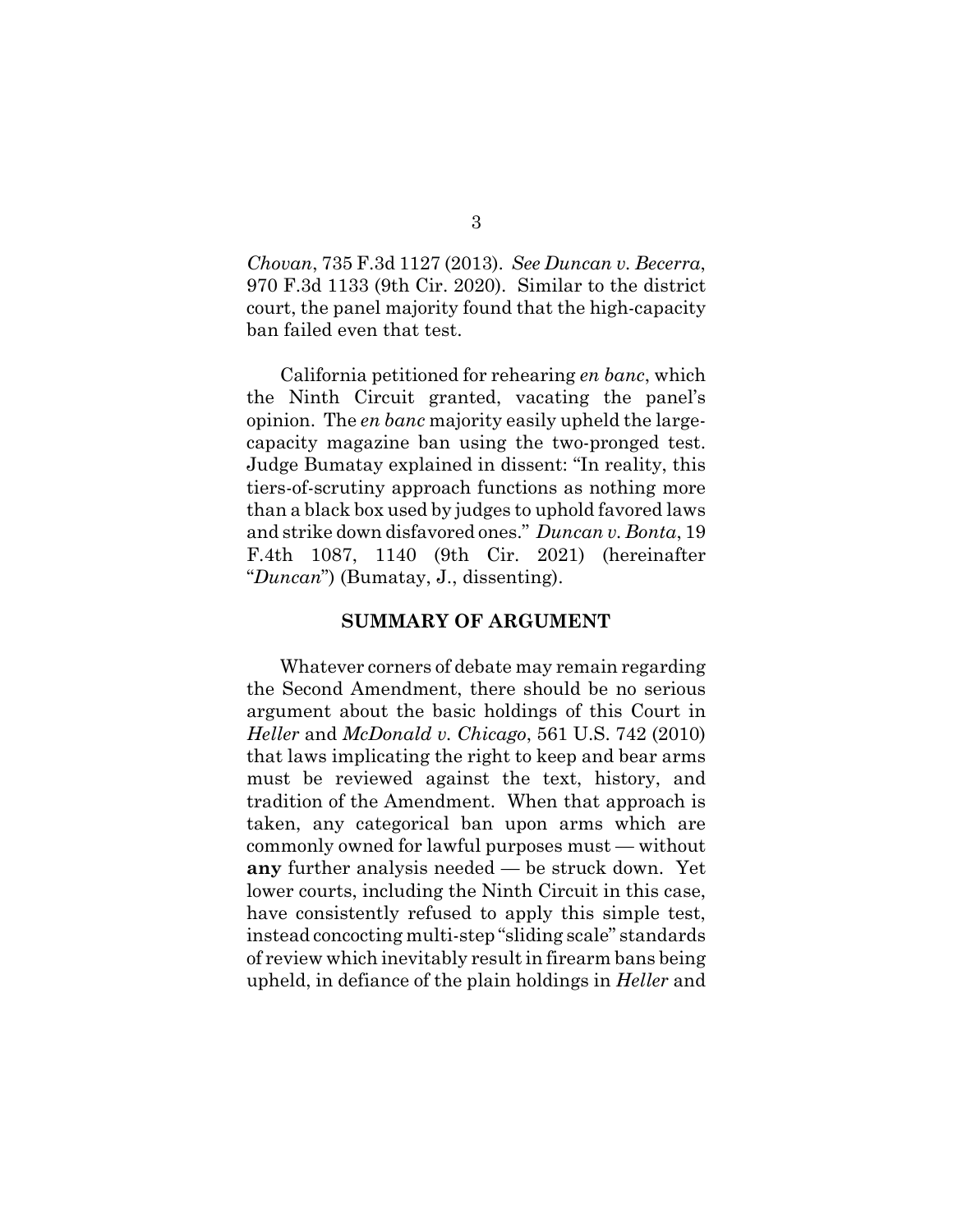*McDonald*, and the plain text of the Second Amendment.

Worse yet, a number of circuit courts (including the Ninth Circuit in this case) have decided to reach even further and deeper in defiance of this Court's plain holdings by characterizing certain arms as "military-style" ones, and then using those characterizations to further support upholding laws prohibiting their possession. Such jurisprudence stands in direct contrast to the plain meaning and purposes of the Second Amendment as protecting perhaps more prominently than all else — arms of military utility. That reasoning further defies this Court's direct holdings in *United States v. Miller*, 307 U.S. 174 (1939) and *Heller*, and cases relied upon therein, which express an unequivocal understanding that military-grade arms are central to the Second Amendment's protections and purpose.

Five sitting Justices of this Court, and numerous lower court judges, have pointed out the problem of using interesting balancing in the Second Amendment cases. These *amici* urge the Court to grant certiorari in order to address and correct these numerous and widespread misapplications of its prior holdings regarding the Second Amendment in which lower courts continue to apply "two-step" balancing tests and ignore the fundamental purpose of the Second Amendment in allowing the people to own arms of military utility.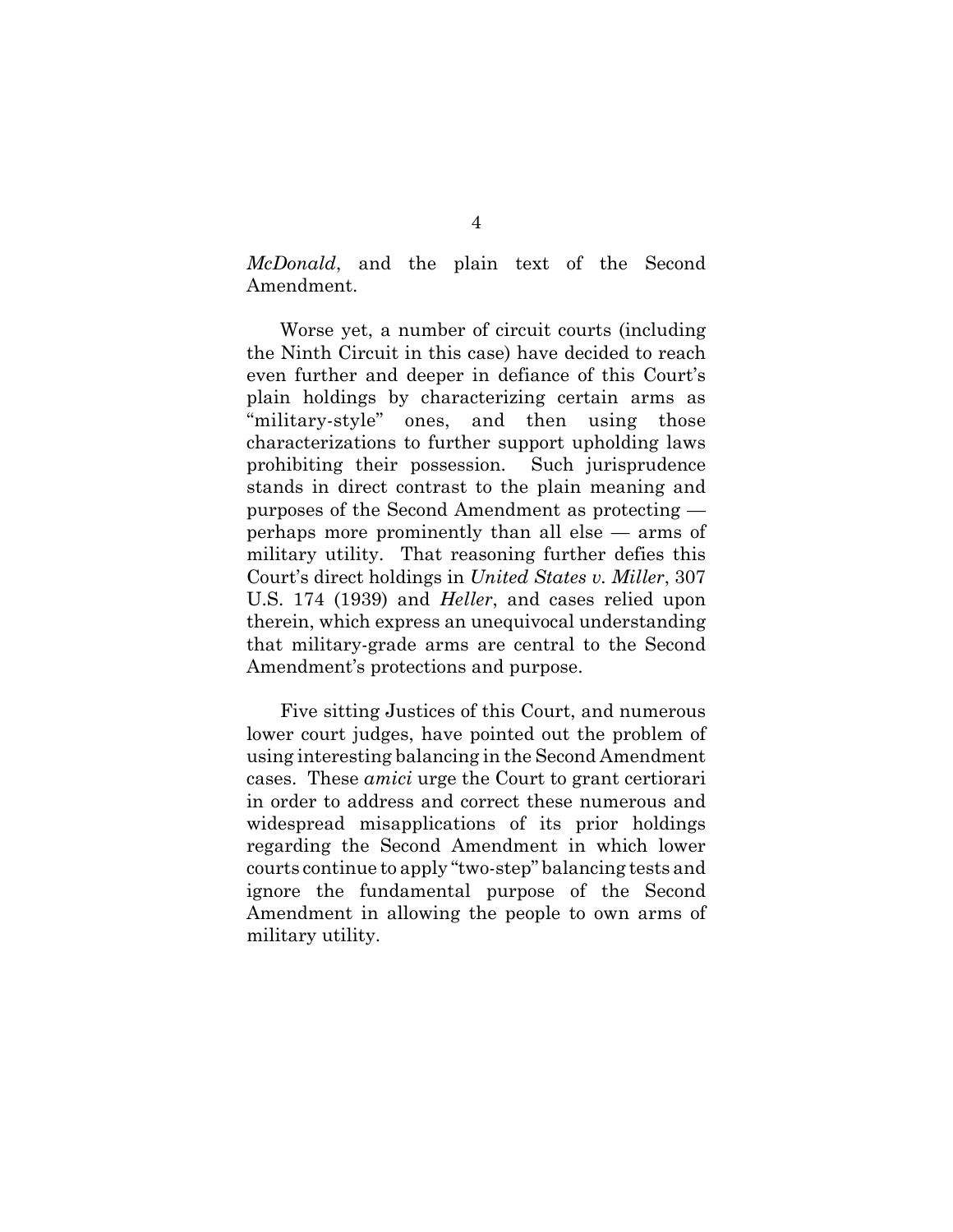#### **ARGUMENT**

# **I. THE TWO-STEP TEST USED BY THE NINTH CIRCUIT IS AN ATEXTUAL INTEREST BALANCING TEST OF THE SORT REJECTED BY THIS COURT IN** *HELLER* **AND** *MCDONALD***.**

In the view of these *amici*, the threshold issue in this case is whether the Ninth Circuit's decision comports with *Heller* and *McDonald*, rejecting subjective "interest balancing" tests. The "two-step" test employed by the Ninth Circuit — and, lamentably, other circuits since and despite the plain language of *Heller* — employs precisely what Justice Scalia warned against — the use of "judge-empowering 'interest- balancing inquir[ies].'" *Heller* at 634. This atextual two-step test gives judges every possible opportunity to uphold the constitutionality of an infringement of the right to keep and bear arms. It also violates *Heller*'s additional warning against any approach which allows judges to decide for themselves whether the Second Amendment right "is *really worth* insisting upon." *Id*.

Instead of simply asking whether the item being banned is an "arm" (including firearms magazines, as in this case) in the hands of "the People," the lower courts have made the analysis highly complicated. *Heller* asked if the arm was used by law-abiding citizens for lawful purposes, which would seem to be a simple test to apply. However, the Ninth Circuit has created an indeterminate and value-laden "black box" into which judges can insert a gun-related law and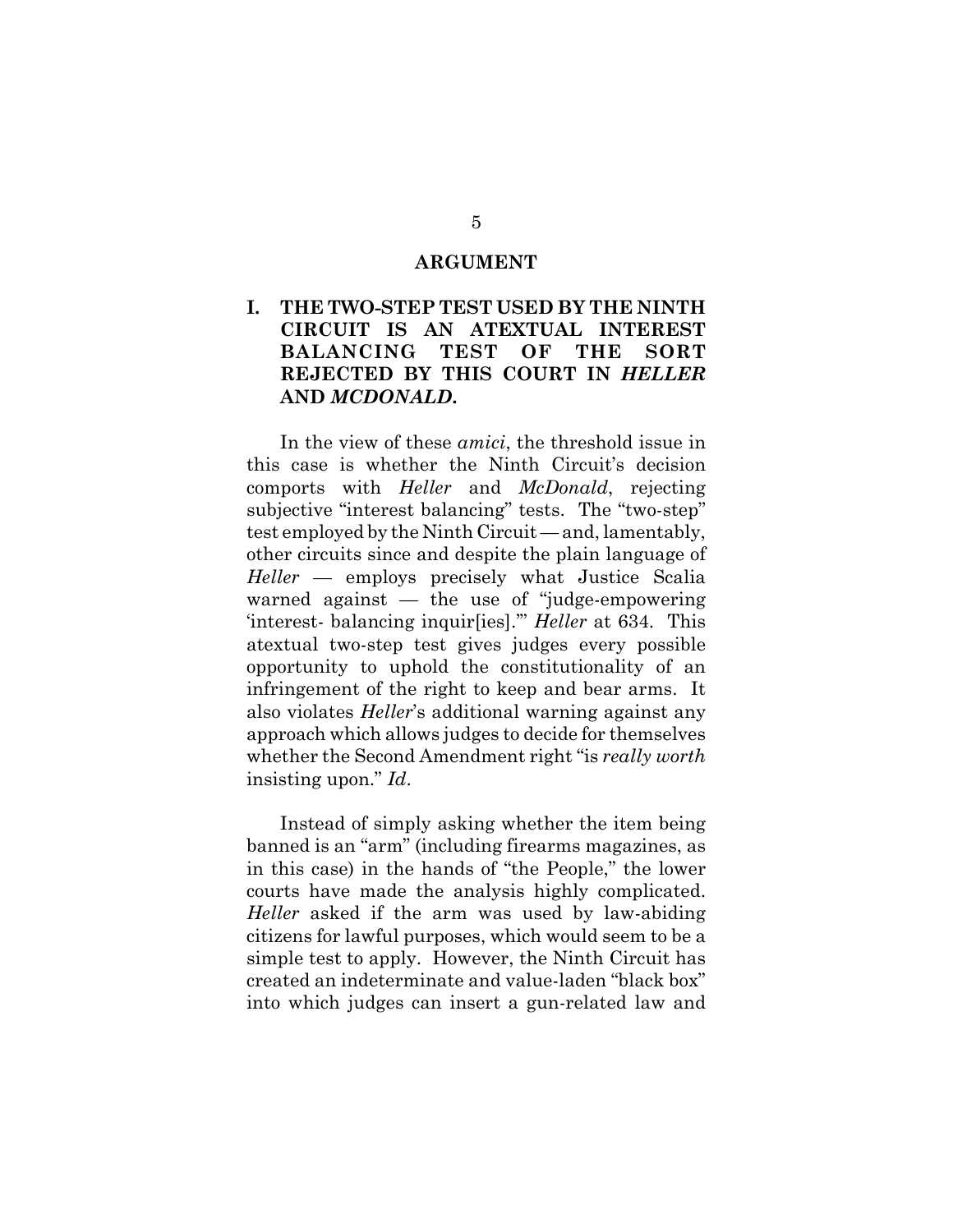produce at the other side whatever result is desired nearly always upholding even onerous restrictions. *See McDonald* at 804 (Scalia, J., concurring) (a historically-based test "is less subjective because it depends upon a body of evidence susceptible of reasoned analysis rather than a variety of vague ethicopolitical First Principles whose combined conclusion can be found to point in any direction the judges favor"). *See also Duncan* at 1140 (Bumatay, J., dissenting) ("In reality, this tiers-of-scrutiny approach functions as nothing more than a black box used by judges to uphold favored laws and strike down disfavored ones.")

Despite its unconvincing attempt to deny having done so,<sup>2</sup> the Ninth Circuit effectively adopting Justice Breyer's dissent in *Heller*, in which he argued that the Court should adopt an "interest-balancing inquiry" that "asks whether the statute burdens a protected interest in a way or to an extent that is out of proportion to the statute's salutary effects upon other important governmental interests." *Heller* at 689-90. Just two years later, in *McDonald*, Justice Breyer, again in dissent, questioned the propriety of incorporating the Second Amendment against the states when doing so would require judges to make

<sup>2</sup> The Ninth Circuit's *en banc* decision states that "[t]he Court clearly rejected Justice Breyer's 'judge empowering "interest balancing inquiry"' that, rather than corresponding to any of 'the traditionally expressed levels (strict scrutiny, intermediate scrutiny, rational basis),' asked instead "whether the statute burdens a protected interest in a way or to an extent that is out of proportion to the statute's salutary effects upon other important governmental interests." *Duncan* at 1101 (citations omitted).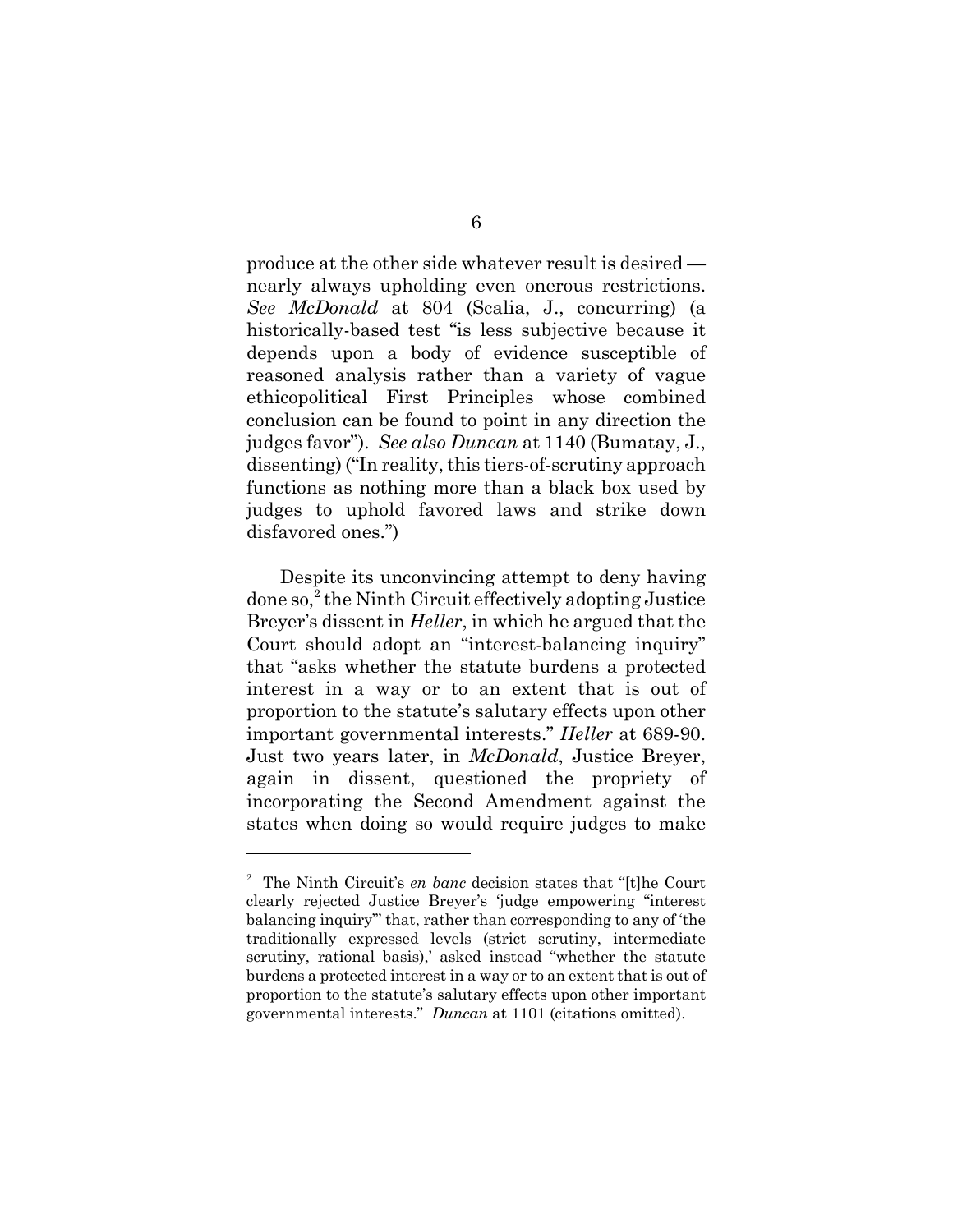difficult empirical judgments. *McDonald* at 922-25. Justice Alito's opinion for the Court rejected Justice Breyer's suggestion that a balancing test would apply: "As we have noted, while [Justice Breyer's] opinion in *Heller* recommended an interest-balancing test, the Court specifically rejected that suggestion." *Id.* at 791. Yet the Ninth Circuit and several other circuits, as it points out in its opinion below, have created, and at every of numerous opportunities applied, just such an interest-balancing test in cases implicating Second Amendment rights — regardless of any attempts to cloak such interest-balancing tests with the appearance of value-free "levels of scrutiny," and irrespective of the fact that "levels of scrutiny" seen in First Amendment and other contexts are conspicuously absent from all of this Court's Second Amendment jurisprudence.

More recently, in *Caetano v. Massachusetts*, 577 U.S. 411 (2016), this Court, without employing a balancing test, rejected a decision from the Supreme Judicial Court of Massachusetts upholding a ban on the possession of stun guns. *See id.* 418 (Alito, J., concurring) ("[T]he relative dangerousness of a weapon is irrelevant when the weapon belongs to a class of arms commonly used for lawful purposes."). The Second Amendment protected "arms" certainly include those "arms" that are "typically possessed by lawabiding citizens" (*Heller* at 625) — including "large capacity magazines."

As the district court in this case recognized, with this formulation, the Supreme Court provided an easily understood test. *See Duncan v. Becerra*, 366 F.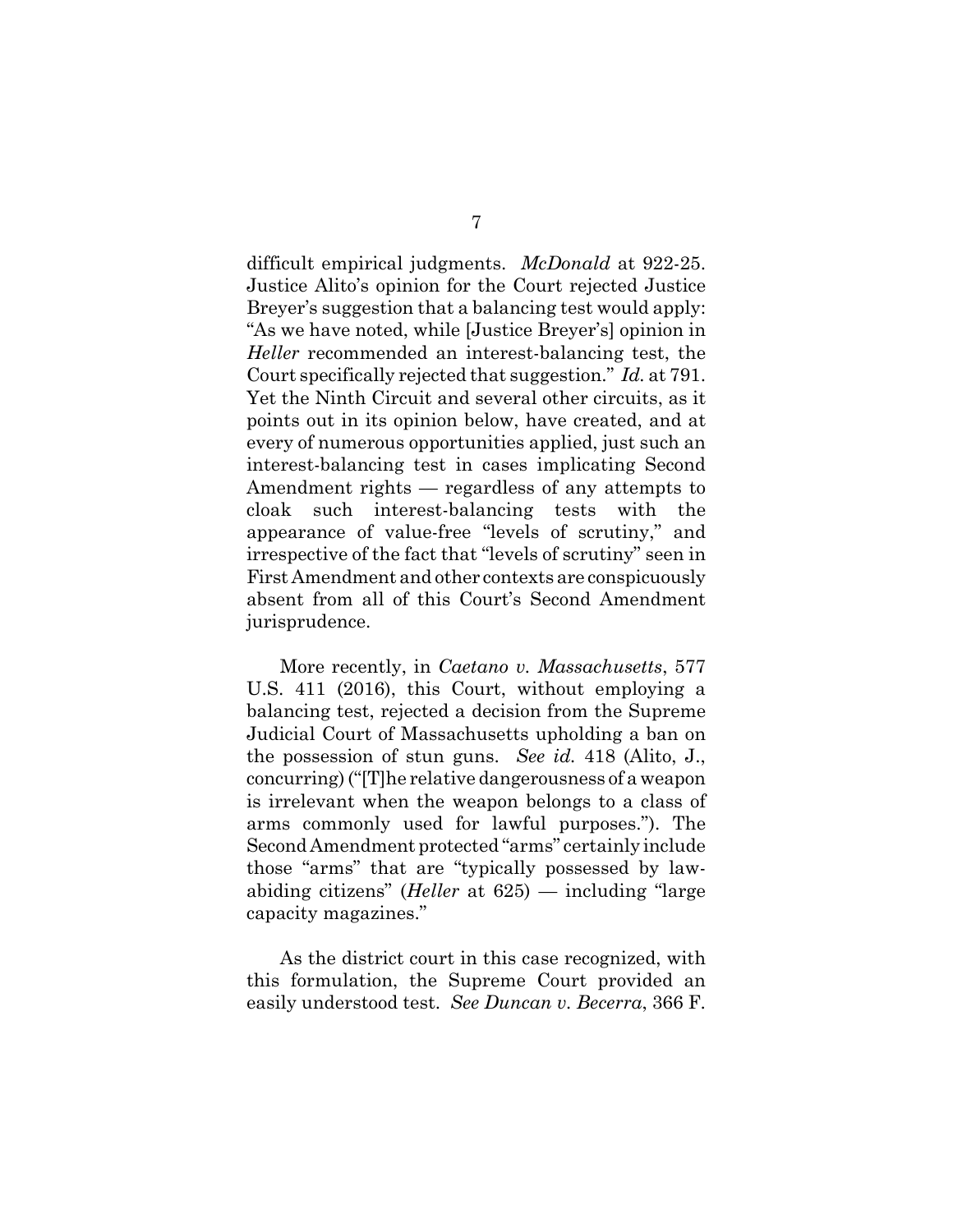Supp. 3d at 1142. Under the simple text provided by this Court in *Heller*, any court examining a law prohibiting "arms" need ask only whether the banned item is (1) commonly used, (2) by law-abiding citizens, (3) for lawful purposes, including for self-defense or defense of "hearth and home." *See Heller* at 625, 635. If so, then the banned item is categorically protected under the Second Amendment and no further analysis is needed. *Id.* at 634-35. Yet somehow, the Ninth Circuit in this case and several other circuits have inexplicably departed from this straightforward approach, meticulously fabricating from whole cloth entirely new layers of analysis, multi-step tests, and value-laden "sliding scales" which exist nowhere in this Court's Second Amendment jurisprudence.

These *amici* urge the Court to grant certiorari in this case to address and reject any "severity of burden" and "interest balancing test" in Second Amendment cases, including cases where, as here, government has imposed a categorical ban on clearly protected arms. Such a subjective test should not apply to any ban on arms, and is inconsistent with the decisions of this Court in *Heller*, *McDonald*, and *Caetano*.

## **II. THE NINTH CIRCUIT ERRONEOUSLY ASSUMED THAT THE PROTECTIONS OF THE SECOND AMENDMENT DO NOT APPLY TO ARMS USED BY THE MILITARY.**

The Ninth Circuit and, regrettably, other courts have misconstrued the *Heller* decision to have determined that arms and accessories which are deemed "military-style" almost automatically lose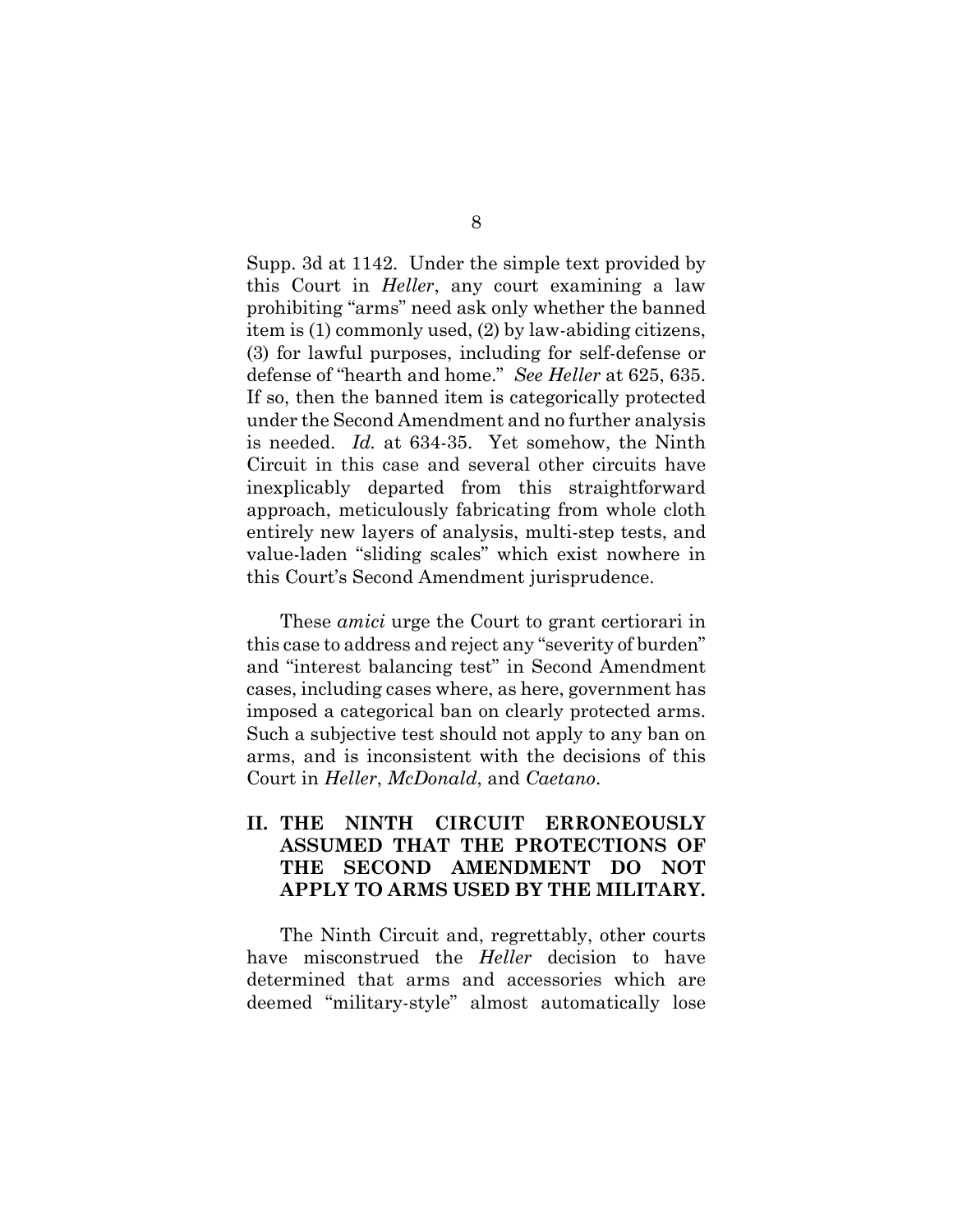Second Amendment protection. This was the express assumption underlying the California statute under review.<sup>3</sup> The *en banc* court asserted that: "largecapacity magazines have limited lawful, civilian benefits, whereas they provide significant benefits in a military setting. Accordingly, the magazines likely are 'most useful in military service….'" *Duncan* at 1102 (citations omitted). The Ninth Circuit acknowledges that it does not know how to interpret "the passage in *Heller* pertaining to weapons 'most useful in military service'." Nonetheless, the decision treats this passage as a reason to ban the possession of military-style weapons by civilians.

There is a certain irony that many of the courts which now embrace the notion that Second Amendment "arms" do **not** include those of a military nature are often the same courts which, before *Heller*, had taken the position that the Second Amendment only protected arms in the hands of those serving in state guard units — who presumably would possess and carry "military-style" weapons. Once this Court ruled that the Second Amendment protects individual rights, these courts demonstrated both their flexibility and antipathy to firearms by reversing their understanding of permissible "arms" 180 degrees.

<sup>&</sup>lt;sup>3</sup> See Duncan at 1087 ("The law's stated purpose is '[t]o make it illegal in California to possess … military-style ammunition magazines….'"); *id*. at 1102 (California "asks us to … hold that large-capacity magazines lack Second Amendment protection because they are similar to "M-16 rifles and the like" *i.e.,* "weapons that are most useful in military service.'" (citations omitted).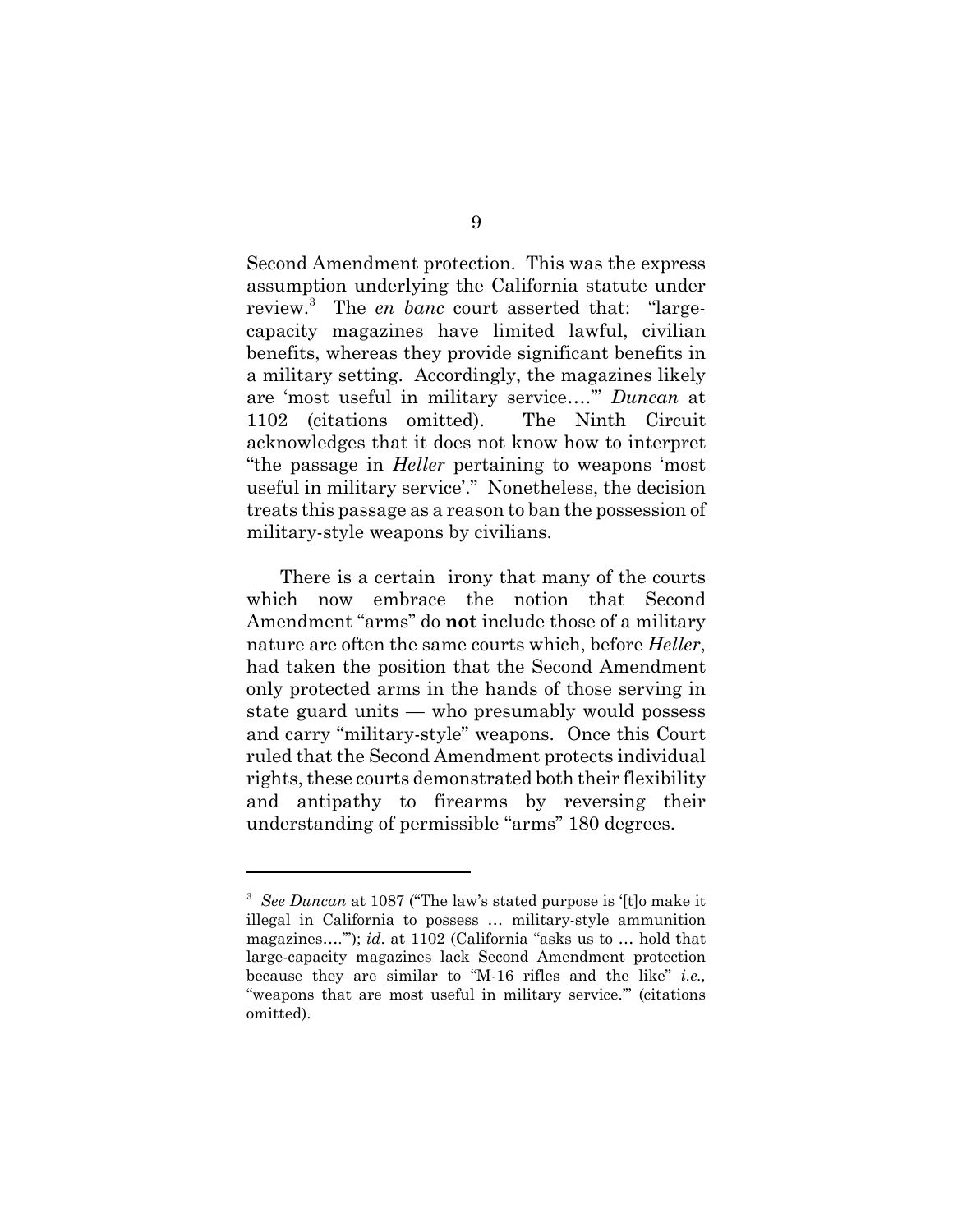The notion that civilians may not own militarystyle weapons is utterly belied by this Court's prior decisions as well as the fundamental history, tradition, and purpose of the Second Amendment. The Second Amendment protects *first and foremost* the right to self-defense — not just against petty criminals, but against governments, both foreign and domestic.<sup>4</sup> In order to resist not just common criminals but also foreign aggression or domestic tyranny, military-style arms are, as the framers made clear, "necessary to the security of a free State." In fact, such arms would by the plain text and historical understanding of the Second Amendment — be at the very heart of the "arms" that the people may keep and bear without infringement.

In *United States v. Miller*, this Court decided that — based on the limited record before the Court and without counsel arguing for Mr. Miller  $-$  it was impossible to conclude that a short-barrel shotgun "has some reasonable relationship to the preservation or efficiency of a well regulated militia.... Certainly it is not within judicial notice that this weapon is any part of the ordinary military equipment or that its use could contribute to the common defense." *Miller* at 178. Implicit in this Court's ruling in *Miller* is that

<sup>&</sup>lt;sup>4</sup> See Heller at 667 ("The importance of [the Second Amendment] will scarcely be doubted by any persons who have duly reflected upon the subject. The militia is the natural defence of a free country against sudden foreign invasions, domestic insurrections, and domestic usurpations of power by rulers..." (quoting 2 J. Story, Commentaries on the Constitution of the United States § 1897, pp. 620–621 (4th ed. 1873)).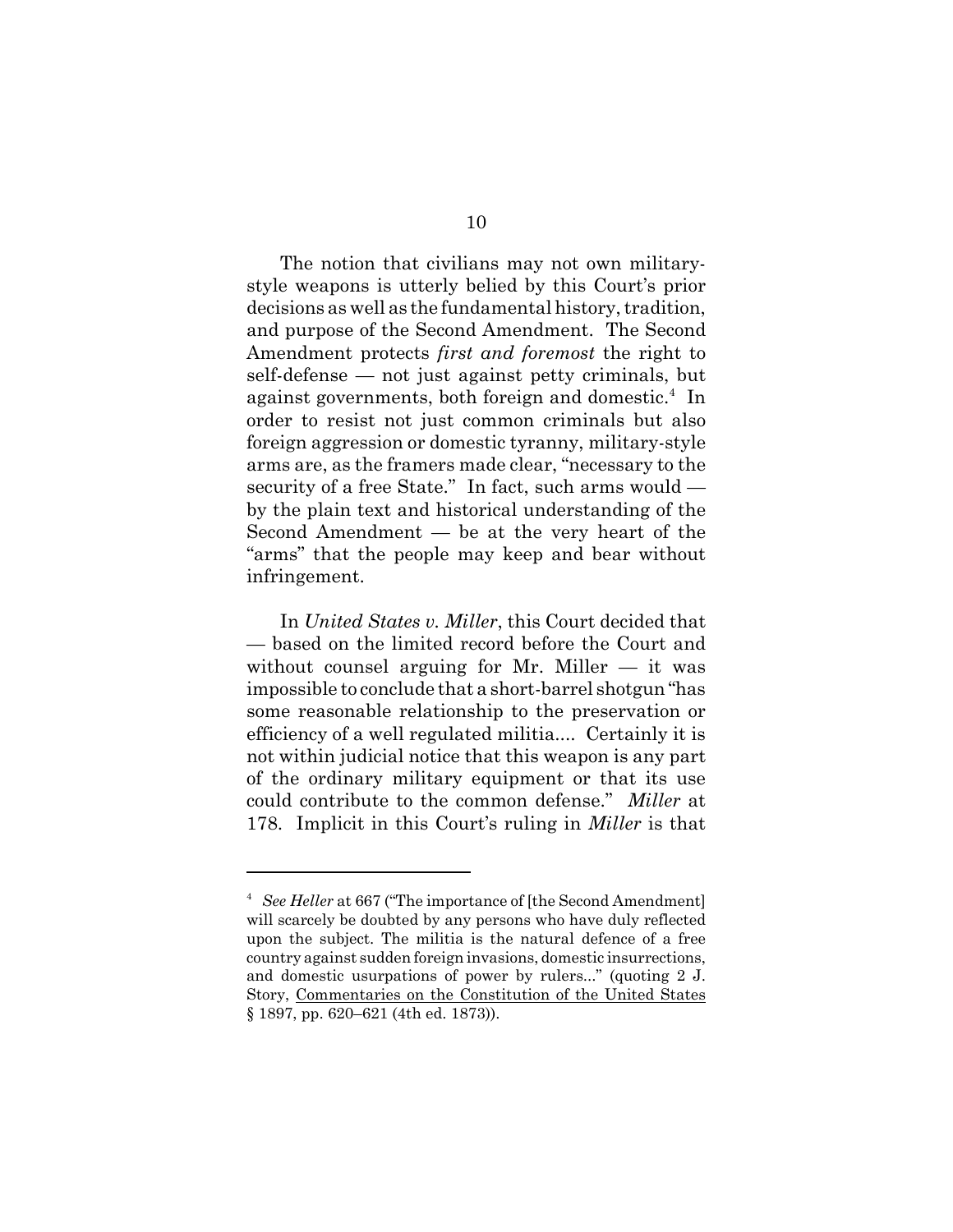those weapons that **are** "part of the ordinary military equipment" and **can** "contribute to the common defense" *are* protected by the Second Amendment. *See also Heller* at 621-22. The Court in *Miller* all but stated that if an arm is part of "ordinary military equipment," then its possession is fully protected by the Second Amendment. That decision has never been overruled by this Court.

Those who now believe that the Second Amendment exists only to protect hunting and target shooting, and *perhaps* a limited right of self-defense against lightly-armed criminals, cannot seem to bring themselves to believe that "the People" have the preexisting, God-given, constitutionally recognized and enumerated right to possess real, meaningful firearms. The *Miller* Court had no misunderstanding of the purpose of the Second Amendment, and cited an 1840 case which explains **why** military-grade weapons are critical in the hands of civilians: "To protect the public liberty, to keep in awe those who are in power, and to maintain the supremacy of the laws and the constitution." *Aymette v. State*, 21 Tenn. 154, 158. Break-barrel shotguns and bolt action hunting rifles do not "keep in awe those who are in power." Thus, according to the Tennessee court, weapons that were useful in military combat and weapons that would provide for the "common defense" were one and the same. *Id.* at 159 ("[t]he legislature, therefore, have a right to prohibit the wearing, or keeping weapons dangerous to the peace and safety of the citizens, and which are *not* usual in civilized warfare, or would not contribute to the common defence.").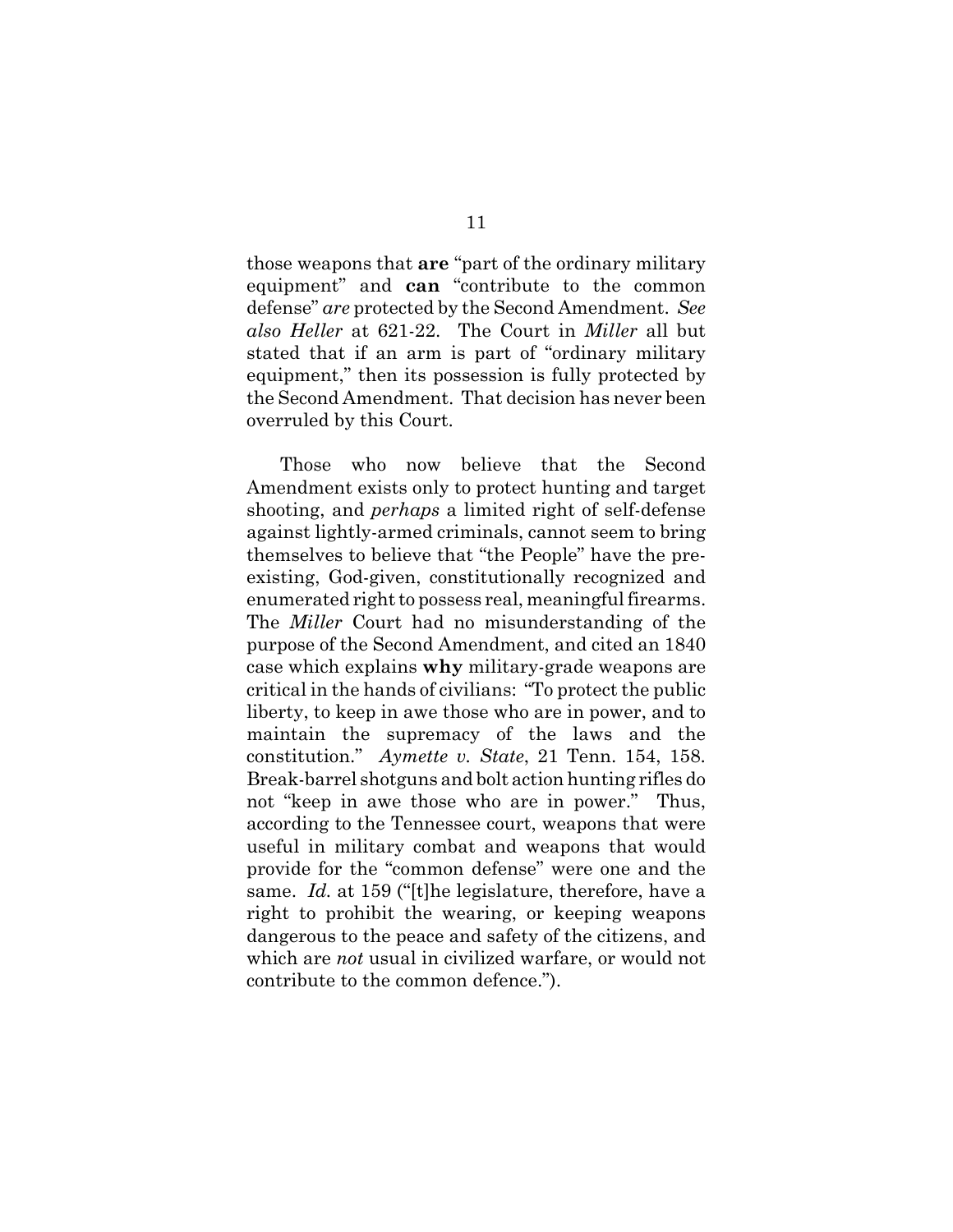The Ninth Circuit's majority opinion sanctions the California Assembly's magazine ban, standing this longstanding principle on its head, upholding the magazine ban **because of** its stated purpose "[t]o make it illegal in California to possess … military-style ammunition magazines …" *Duncan* at 1097 quoting Proposition 63 § 3(8). The Ninth Circuit majority dedicates considerable space in its opinion to supporting the proposition that magazines holding more than 10 rounds are militarily useful and increase the effectiveness of firearms for their intended purpose as implements of fighting. *Duncan* at 1105-06. Yet from this seemingly undisputed fact, it reaches the conclusion that magazines suitable for military use and for making firearms effective as weapons are somehow **more** susceptible to government regulation and even outright bans, **because** they are used by and useful to the military.

Far from imposing merely a "small burden," "slight burden," or "minimal burden"<sup>5</sup> on Second Amendment rights as the Ninth and other circuits have casually concluded, upholding such complete bans on magazines, undermining the foundational concept of the Second Amendment as securing the right to keep and bear arms of military utility. Due to the California legislature's frontal assault on the principle set out in *Miller*, this case would provide this Court with an excellent vehicle to reaffirm its holding in *Miller* that arms of military utility are precisely what the Second Amendment protects.

<sup>5</sup> *Duncan* at 1104-07, 1115.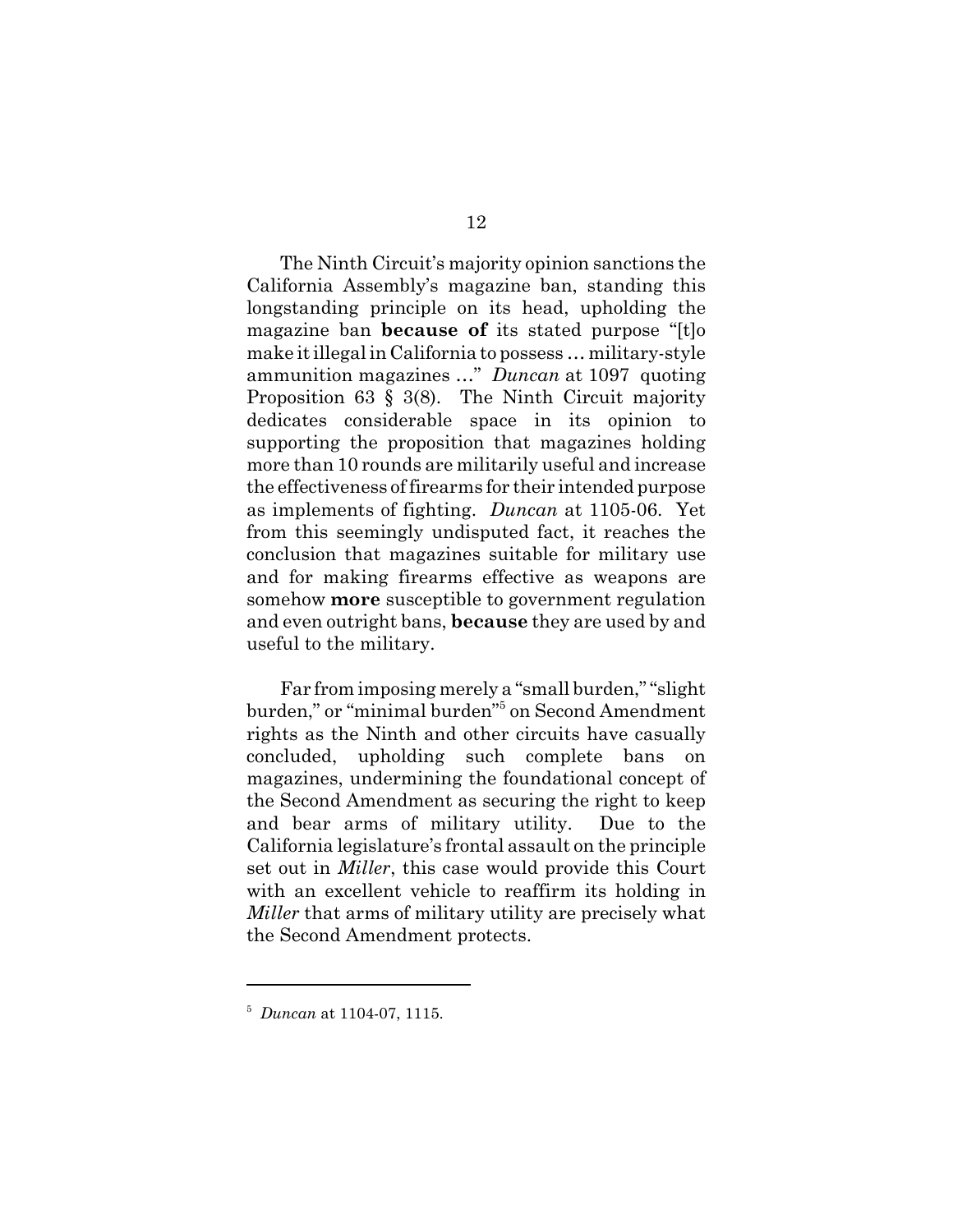Quite unlike the court below, *Miller* paid respect to the constitutional text, making it clear that the Second Amendment, first and foremost, protects militarygrade weapons because they are most useful in fulfilling the preamble of the Second Amendment — to preserve a "free State." The *Heller* Court made clear, first and foremost, the Second Amendment exists to protect the God-ordained and pre-existing right to selfdefense — not only from private violence, but also from public violence perpetrated by governments. Thus, the Court noted three public purposes of the right:

First ... in repelling invasions and suppressing insurrections. Second, it renders large standing armies unnecessary.... Third, when the able-bodied men of a nation are trained in arms and organized, they are better able to resist tyranny. [*Heller* at 597-98.]

The *Heller* Court then explained its understanding of *Miller*:

Read in isolation, *Miller*'s phrase "part of ordinary military equipment" could mean that **only those weapons useful in warfare** are protected. That would be a startling reading of the opinion, since it would mean that the National Firearms Act's restrictions on machineguns (not challenged in *Miller*) might be unconstitutional, machineguns being useful in warfare in 1939. We think that *Miller*'s "ordinary military equipment" language must be read in tandem with what comes after: "[O]rdinarily when called for [militia] service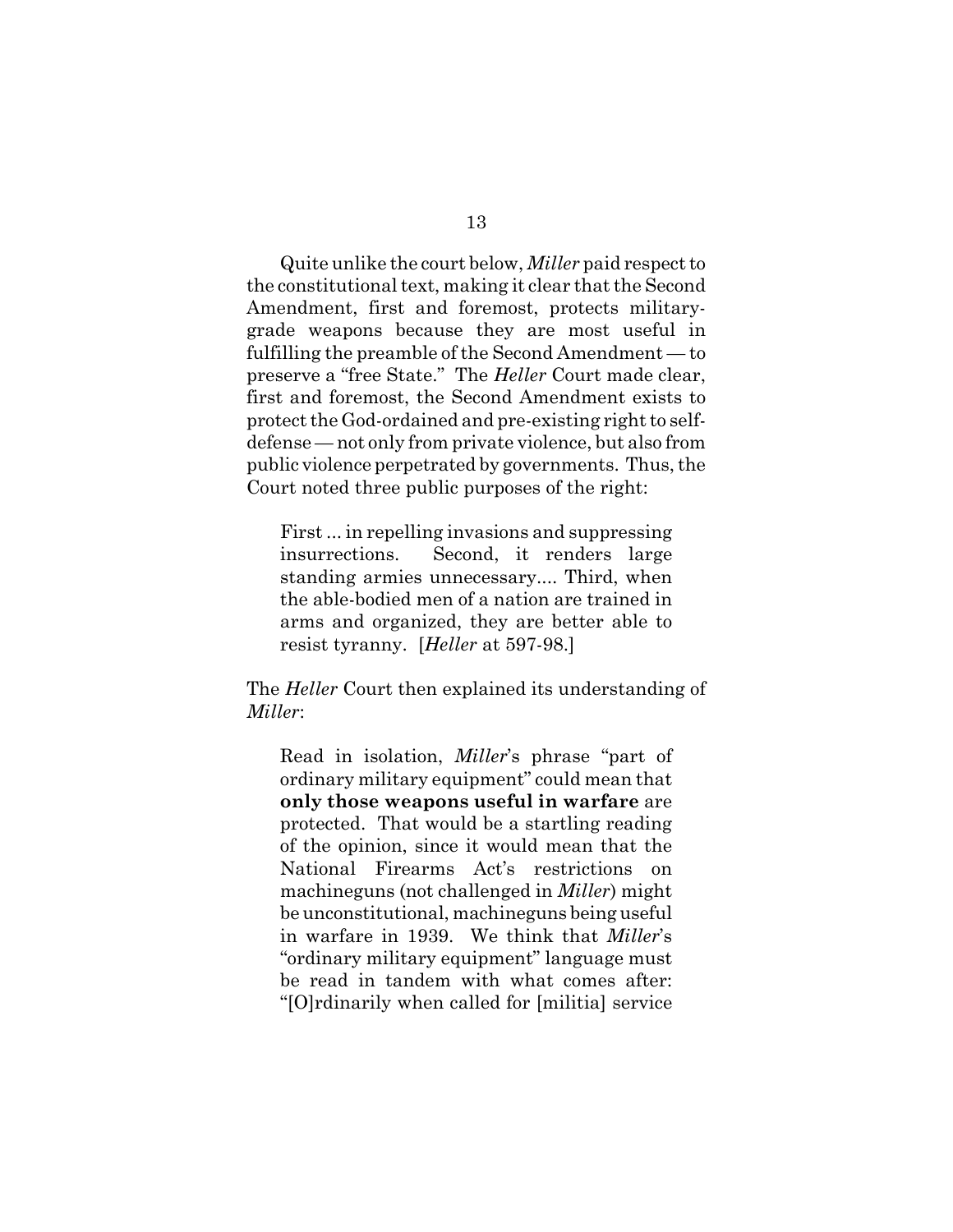[able-bodied] men were expected to appear bearing arms supplied by themselves and of the kind in common use at the time." ... The traditional militia was formed from a pool of men bringing arms "in common use at the time" for lawful purposes like self-defense.6 "**In the colonial and revolutionary war era, [small-arms] weapons used by militiamen and weapons used in defense of person and home were one and the same**…." Indeed, that is precisely the way in which the Second Amendment's operative clause furthers the purpose announced in its preface. [*Heller* at 624-25 (emphasis added).]

*Heller* noted that, during the founding era, the rifle of the battlefield was the same rifle used for hunting and for self-defense from petty criminals. *Id.* at 625. Yet despite whatever differences may exist today, *Heller* explained that the protections of the Amendment remain fixed, and thus "the Second Amendment extends, *prima facie*, to all instruments that constitute bearable arms, even those that were

 $6$  One of the concurrences demonstrated complete unfamiliarity with the meaning of the word "militia" used in the Second Amendment, erroneously asserting it to be the forerunner of state national guard units. *Duncan* at 1139 (Hurwitz, J., concurring) ("Members of this Court ... have volunteered for service in the ... National Guard (the modern 'well regulated Militia')...."). *Heller* reiterated the Court's holding in *Miller* that the militia is comprised of all males physically able to act in concert for the common defense, and expressly rejected the more narrow definition of "militia" as embodying only government-organized militias. *See Heller* at 595-96.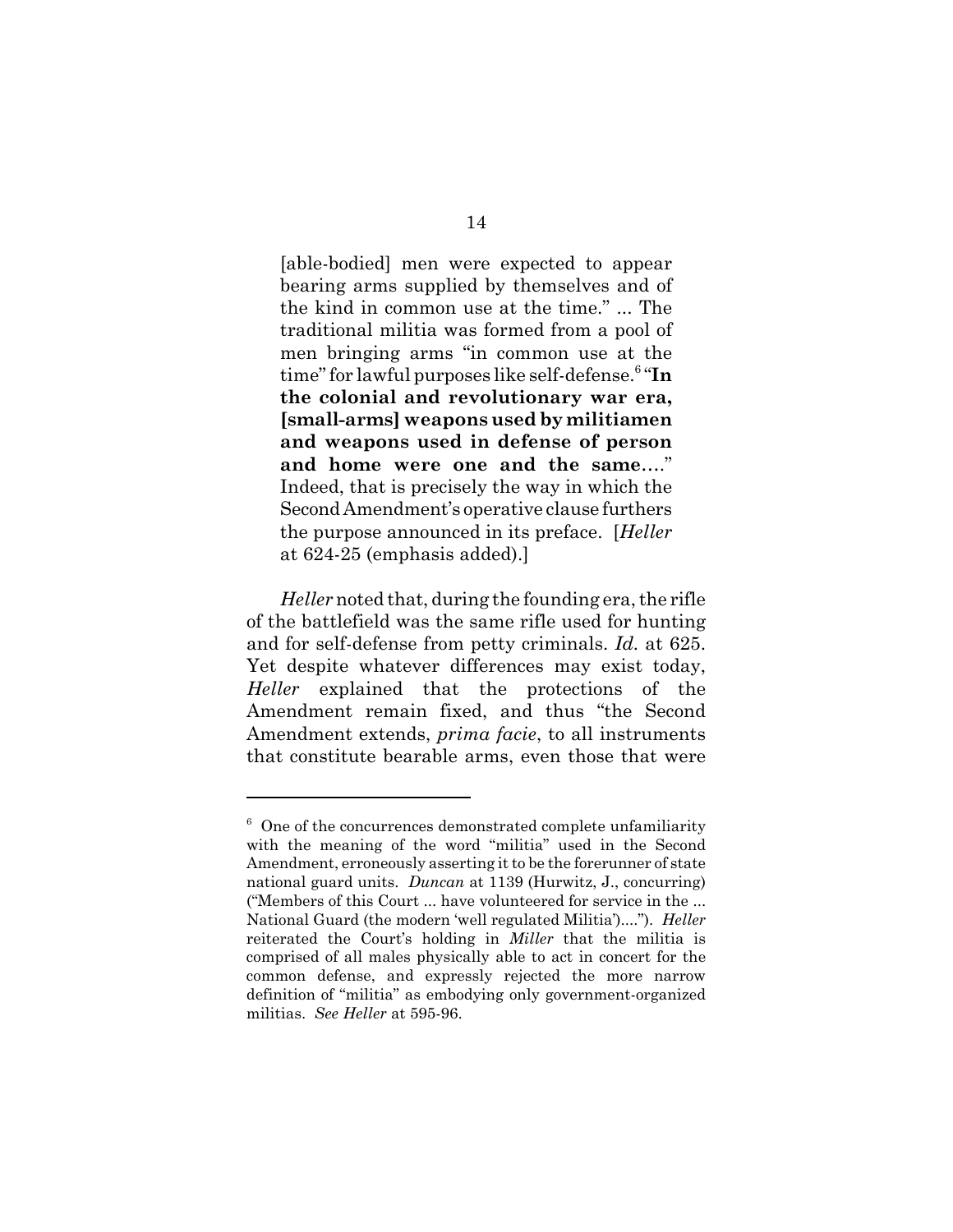not in existence at the time of the founding." *Id.* at 582. The Court should send a clear message that all bearable arms, including and **especially** those suitable for military use, are entitled to the protection of the Second Amendment because of and not despite their usefulness in military contexts.

# **III. FIVE SITTING JUSTICES, AND NUMEROUS LOWER COURT JUDGES, HAVE ROUNDLY REJECTED THE INTEREST BALANCING TEST EMPLOYED BELOW.**

## **A. Criticism of the Two-Step Test by Supreme Court Justices.**

In *Heller* and again in *McDonald*, this Court refused to treat the Second Amendment "as a secondclass right, subject to an entirely different body of rules than the other Bill of Rights guarantees...." *McDonald* at 780. However, that is exactly what the Ninth Circuit's two-step test does. *See* Section I, *supra*.

A majority of Ninth Circuit judges have not just violated their duty to act in concert with this Court's clear last word on the subject — its decisions in *Heller*, *McDonald* and *Caetano* — those judges have thrown down the gauntlet. They have unabashedly asserted that they have used, and will continue to use, an atextual two-step test, "unless and until" stopped by this Court. *See Duncan* at 1101. Although this Court has thus far postponed a major Second Amendment challenge to the ever-expanding list of state abridgments of gun rights, the problem has not gone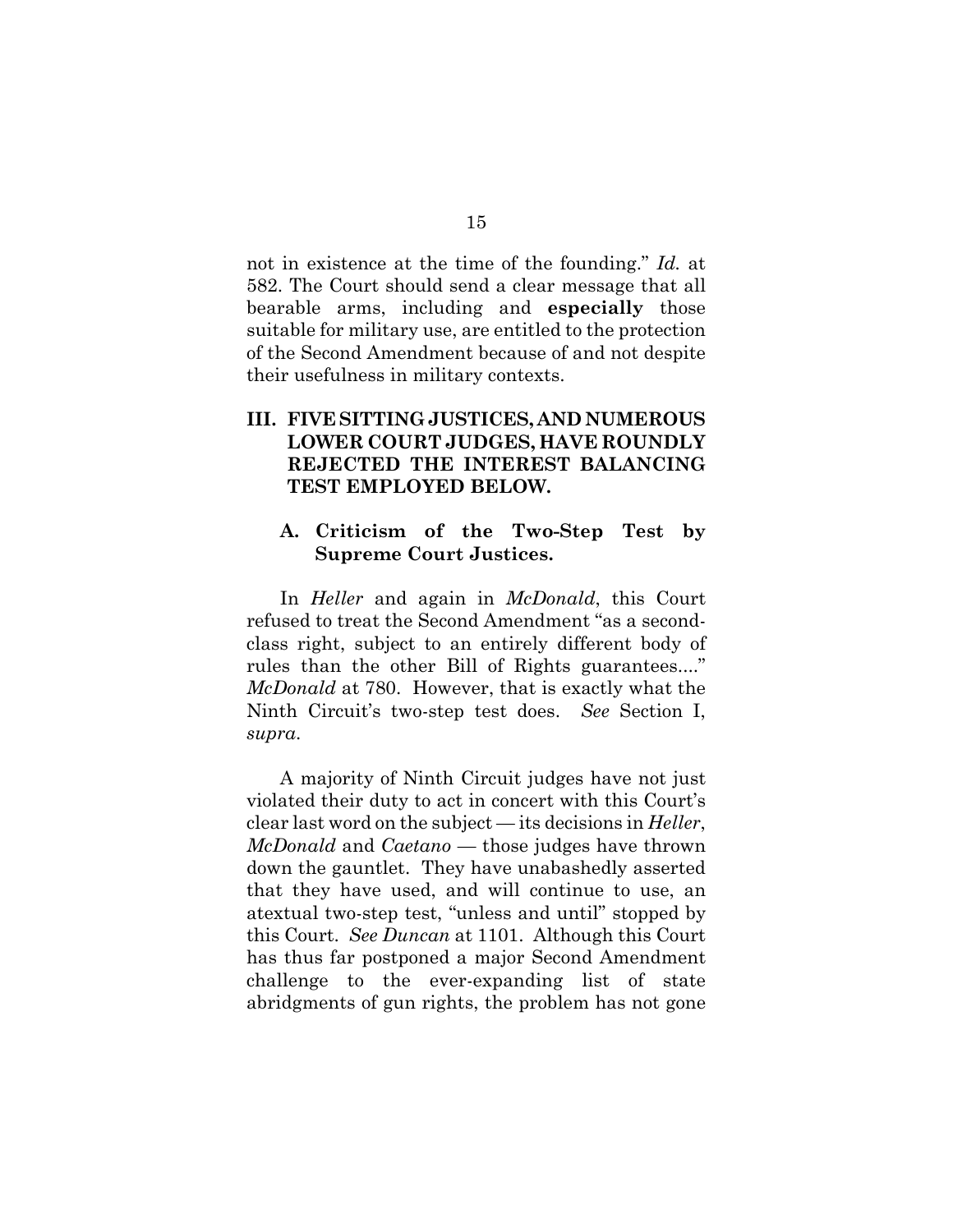unnoticed. The deeply flawed two-step test has been roundly criticized by four sitting Justices for its infidelity to this Court's *Heller* and *McDonald* decisions. The time is past for this Court to restore order to the lower courts.

In 2015, this Court declined to review San Francisco's highly restrictive requirement that a handgun in a home must be stored in a gun safe when it is not physically on the person. Justices Thomas and Scalia dissented from this Court's denial of certiorari, explaining that "Second Amendment rights are no less protected by our Constitution than other rights enumerated in that document" and that, "[d]espite the clarity with which we described the Second Amendment's core protection for the right of self-defense, lower courts ... have failed to protect it." *Jackson v. City & Cnty. of San Francisco*, 576 U.S. 1013, 1014 (2015) (Thomas, J., dissenting from the denial of certiorari). Disagreeing with the Ninth Circuit's "tiers-of-scrutiny analysis," the dissenters noted that the Court should have granted the petition "to reiterate that courts may not engage in this sort of judicial assessment as to the severity of a burden imposed on core Second Amendment rights." *Id*. at 1016-17.

Later in 2015, Justices Thomas and Scalia once again dissented from a denial of certiorari from a Seventh Circuit decision upholding an Illinois city's ban on so-called "assault weapons." Justice Thomas criticized the Seventh Circuit's "crabbed reading of *Heller*," which left the Circuit "free to adopt a test for assessing firearm bans that eviscerates many of the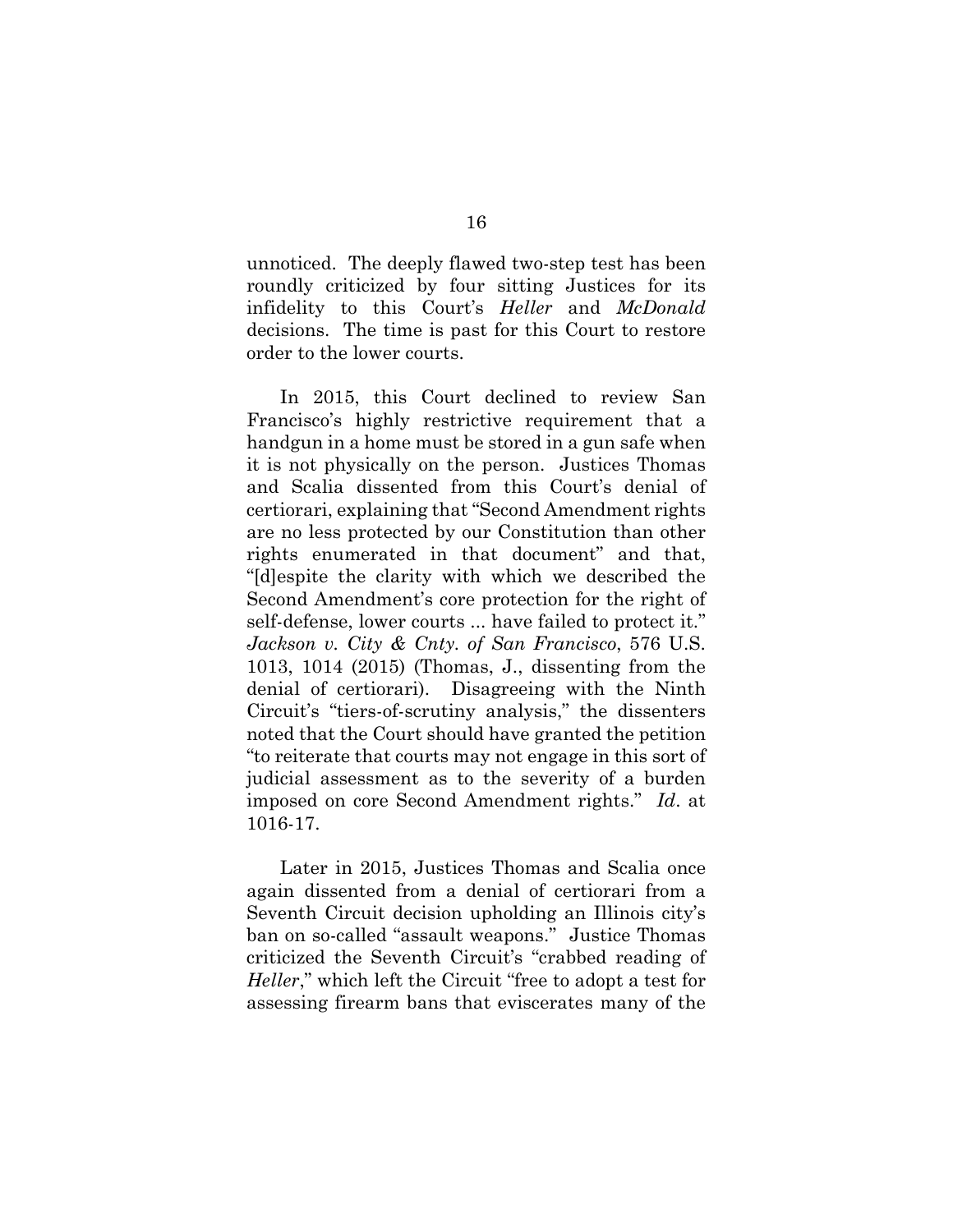protections recognized in *Heller* and *McDonald*." *Friedman v. City of Highland Park*, 577 U.S. 1039, 1041 (2015) (Thomas, J., dissenting from the denial of certiorari). The dissent reiterated that "*Heller* ... forbids subjecting the Second Amendment's 'core protection ... to a freestanding "interest-balancing" approach.'" *Id*. at 1042 (quoting *Heller* at 634). And the dissent pointed out the disparity of treatment that the Second Amendment has received: "The Court's refusal to review a decision that flouts two of our Second Amendment precedents stands in marked contrast to the Court's willingness to summarily reverse courts that disregard our other constitutional decisions." *Id*. at 1043 (citing several summary reversals).

In 2016, this Court vacated and remanded a decision of the Supreme Judicial Court of Massachusetts upholding a state ban on stun guns, albeit with a "grudging *per curiam*" opinion. *Caetano* at 422 (Alito, J., concurring). The Massachusetts court did not apply the two-step analysis, but "[a]lthough the Supreme Judicial Court professed to apply *Heller*, each step of its analysis defied *Heller*'s reasoning." *Id*. at 415.

In 2017, Justices Thomas and Gorsuch dissented from denial of certiorari of an *en banc* decision from the Ninth Circuit which had *sua sponte* granted rehearing *en banc* after a panel of that court faithfully applied the text, history, and tradition of the Second Amendment to find California's "good cause" requirement for concealed carry permits to be unconstitutional. *Peruta v. California*, 137 S. Ct. 1995,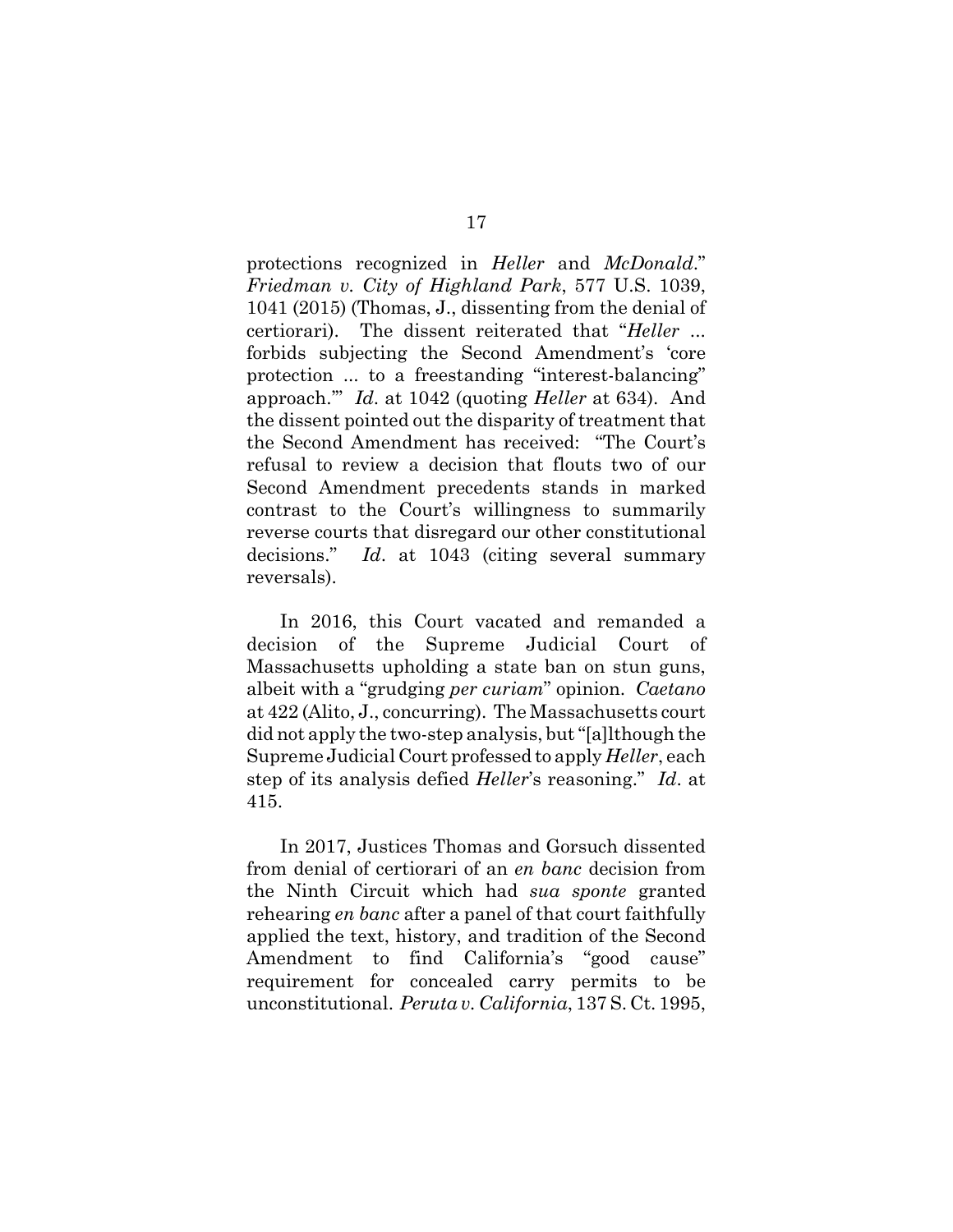1996-97 (2017) (Thomas, J., dissenting from the denial of certiorari). The *en banc* court reversed, finding that the Second Amendment does not protect carrying firearms concealed in public. *Id*. Justice Thomas's dissent addressed "a distressing trend: the treatment of the Second Amendment as a disfavored right." *Id*. at 1999. Justice Thomas observed that, from the *McDonald* decision to the denial of certiorari in *Peruta*, the Court had granted review in about 35 cases involving the First Amendment and 25 cases involving the Fourth Amendment, but none involving the Second Amendment. *Id*.

In 2018, Justice Thomas once again dissented from a denial of certiorari to review another decision of the Ninth Circuit. *See Silvester v. Becerra*, 138 S. Ct. 945 (2018) (Thomas, J., dissenting from the denial of certiorari). His dissent found the Ninth Circuit's decision upholding a 10-day waiting period for firearm purchases to be "symptomatic of the lower courts' general failure to afford the Second Amendment the respect due an enumerated constitutional right," and that "[i]f a lower court treated another right so cavalierly, I have little doubt that this Court would intervene." *Id*. at 945. The dissent again stressed that "the lower courts are resisting this Court's decisions in *Heller* and *McDonald* and are failing to protect the Second Amendment to the same extent that they protect other constitutional rights," and added that the Court's "continued refusal to hear Second Amendment cases only enables this kind of defiance." *Id*. at 950-51. Justice Thomas noted the curiosity that "rights that have no basis in the Constitution receive greater protection than the Second Amendment, which is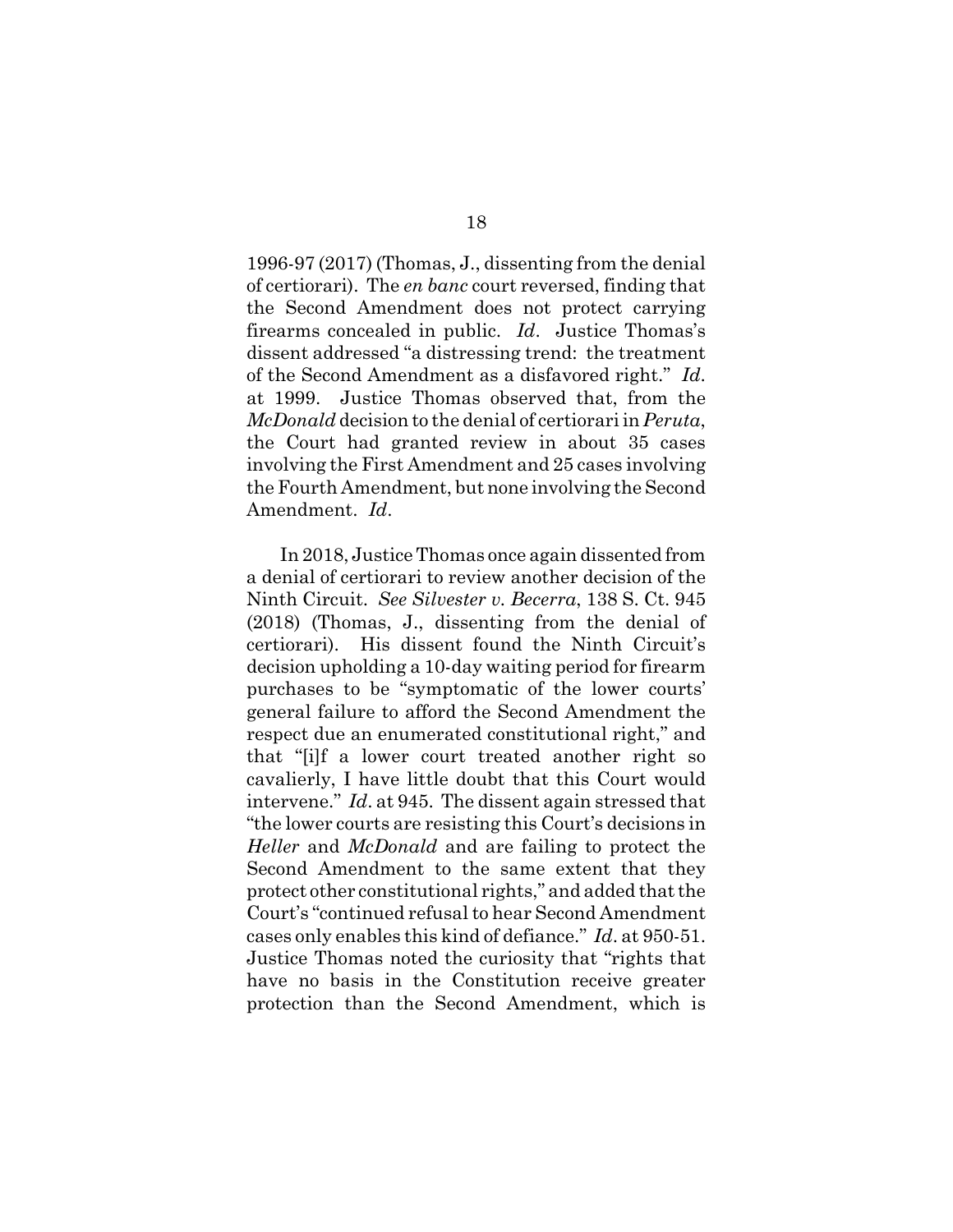enumerated in the text." *Id*. at 951. "The right to keep and bear arms is apparently this Court's constitutional orphan. And the lower courts seem to have gotten the message." *Id*. at 952.

In 2020, Justices Thomas and Kavanaugh dissented from the denial of a petition for certiorari, observing: "[i]n the years since [*Heller* and *McDonald*], lower courts have struggled to determine the proper approach for analyzing Second Amendment challenges...." and "many courts have resisted our decisions...." *Rogers v. Grewal*, 140 S. Ct. 1865, 1866 (2020) (Thomas, J., dissenting from the denial of certiorari). Not the least of the "numerous concerns" raised by the "two-step inquiry" is that the test "appears to be entirely made up. The Second Amendment provides no hierarchy of 'core' and peripheral rights." *Id*. at 1867.

In 2020, when this Court dismissed *New York State Rifle & Pistol Association v. New York*, 140 S. Ct. 1525 (2020) based on mootness, Justice Kavanaugh concurred, but noted: "I share Justice Alito's concern that some federal and state courts may not be properly applying *Heller* and *McDonald*. The Court should address that issue soon." *Id*. at 1527 (Kavanaugh, J., concurring). Justice Alito, dissenting from the dismissal and joined by Justices Thomas and Gorsuch, concluded, "I believe we should" rule in the case, and "hold, as petitioners request ... that [the challenged statute] violated petitioners' Second Amendment right.... We are told that the mode of review in this case is representative of the way *Heller* has been treated in the lower courts. If that is true, there is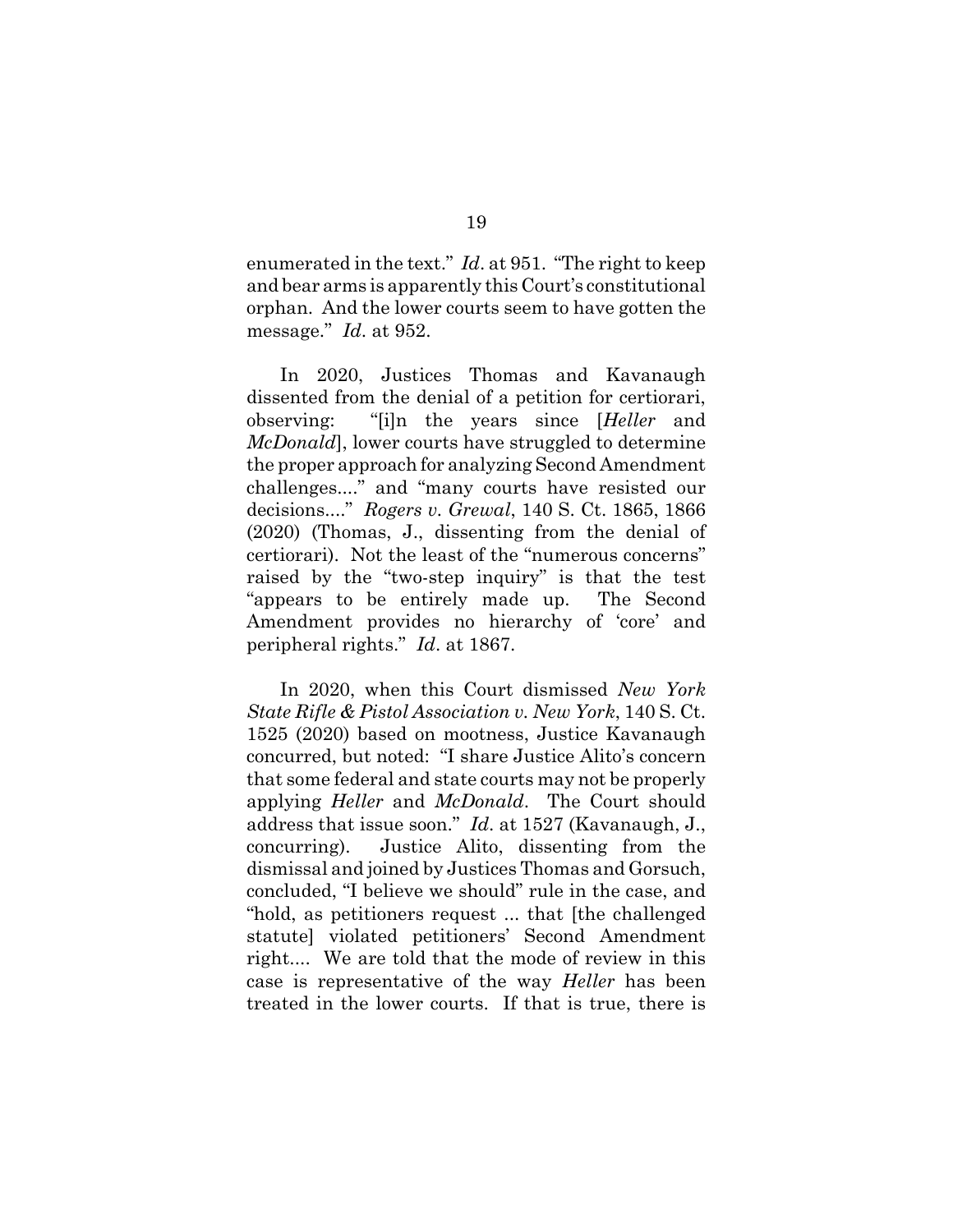cause for concern." *Id*. at 1535, 1544 (Alito, J., dissenting).

Although Chief Justice Roberts has not joined any of the dissents from the denials of certiorari of Second Amendment interest balancing cases, he did express concern with applying the interest-balancing jurisprudence that has developed around the First Amendment rights to Second Amendment rights. During the oral argument in the *Heller* case, he asked if that was the only avenue:

[T]hese various phrases under the **different standards** that are proposed, "compelling interest," "significant interest," "narrowly tailored," **none of them appear in the Constitution**.... Isn't it enough to determine the scope of the existing right that the amendment refers to ... and determine ... how this restriction and the scope of this right looks in relation to [it].... I'm not sure why we have to articulate some very intricate standard. I mean, these standards that apply in the First Amendment just kind of developed over the years as sort of **baggage that the First Amendment picked up**. [Transcript of Oral Argument, p. 44, *District of Columbia v. Heller*, No. 07-290 (Mar. 18, 2008) (emphasis added).]

Chief Justice Roberts joined Justice Scalia's opinion in *Heller* which expressly rejected judicial interest balancing.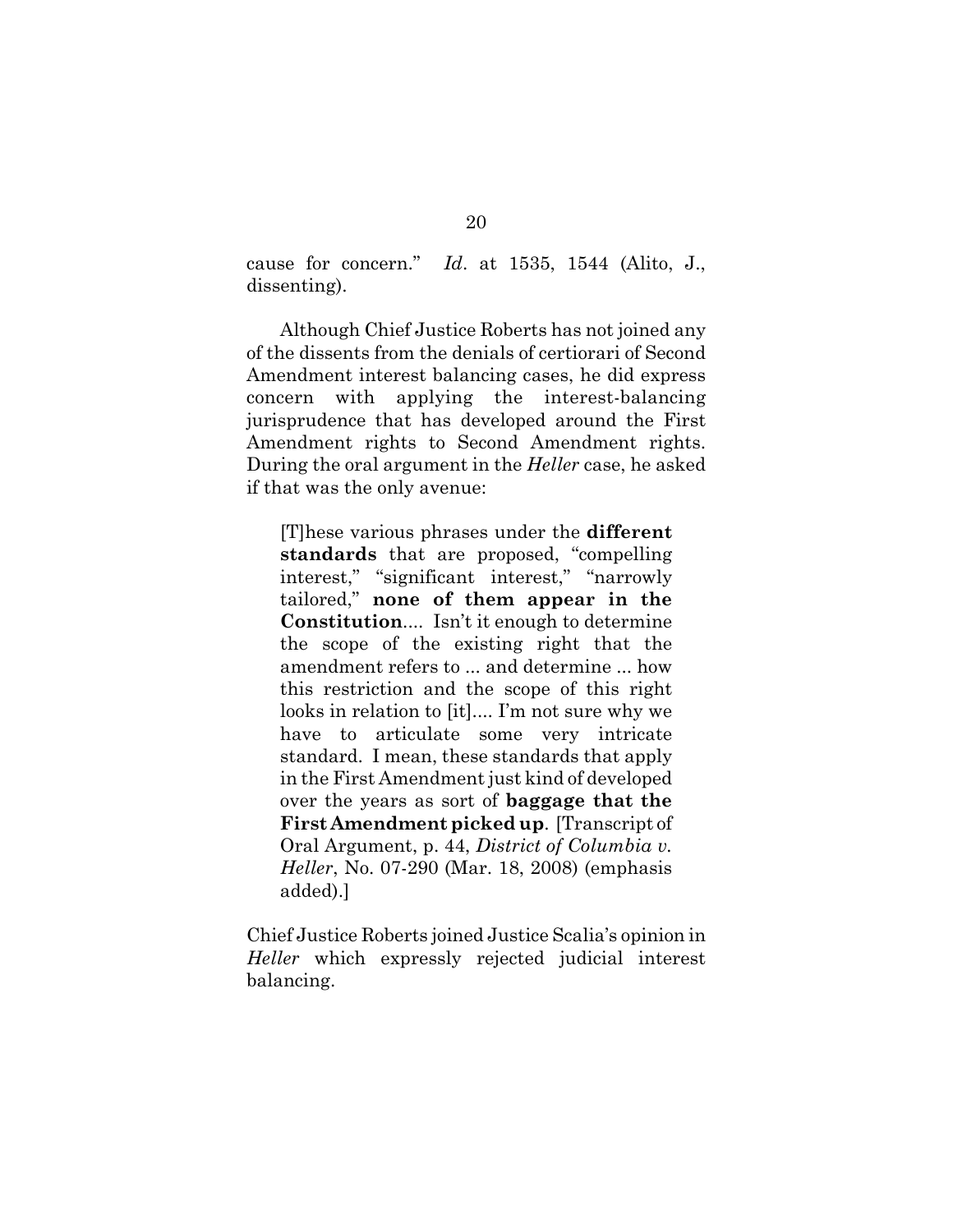While still on the D.C. Circuit, Justice Kavanaugh carefully explained that he would have struck down the District of Columbia's modified gun regulation scheme in a case decided one year after *McDonald*. He correctly asserted: "*Heller* and *McDonald* leave little doubt that courts are to assess gun bans and regulations based on text, history, and tradition, not by a balancing test such as strict or intermediate scrutiny." *Heller v. District of Columbia*, 670 F.3d 1244, 1271 (D.C. Cir. 2011) (Kavanaugh, J., dissenting). While Justice Kavanaugh's reliance on "text, history, and tradition" faithfully followed Justice Scalia's approach in *Heller*, the two-step test used by the Ninth Circuit embodies the interest-balancing test proposed by Justice Breyer's dissent in *Heller*. 7

Every year that this Court allows the lower courts to uphold state infringements on the Second Amendment only exacerbates the problem, as state legislatures and lower court judges are allowed to rebalance the interests that Justice Scalia asserted was "the very *product* of an interest balancing by the people" in the ratification of the Second Amendment. *Heller* at 635.

<sup>7</sup> *See* Allen Rostron, "Justice Breyer's Triumph in the Third Battle over the Second Amendment," 80 GEO. WASH. L. REV. 703, 707 (2012) ("[T]he lower courts' decisions strongly reflect the pragmatic spirit of the dissenting opinions that Justice Stephen Breyer wrote in Heller and McDonald.").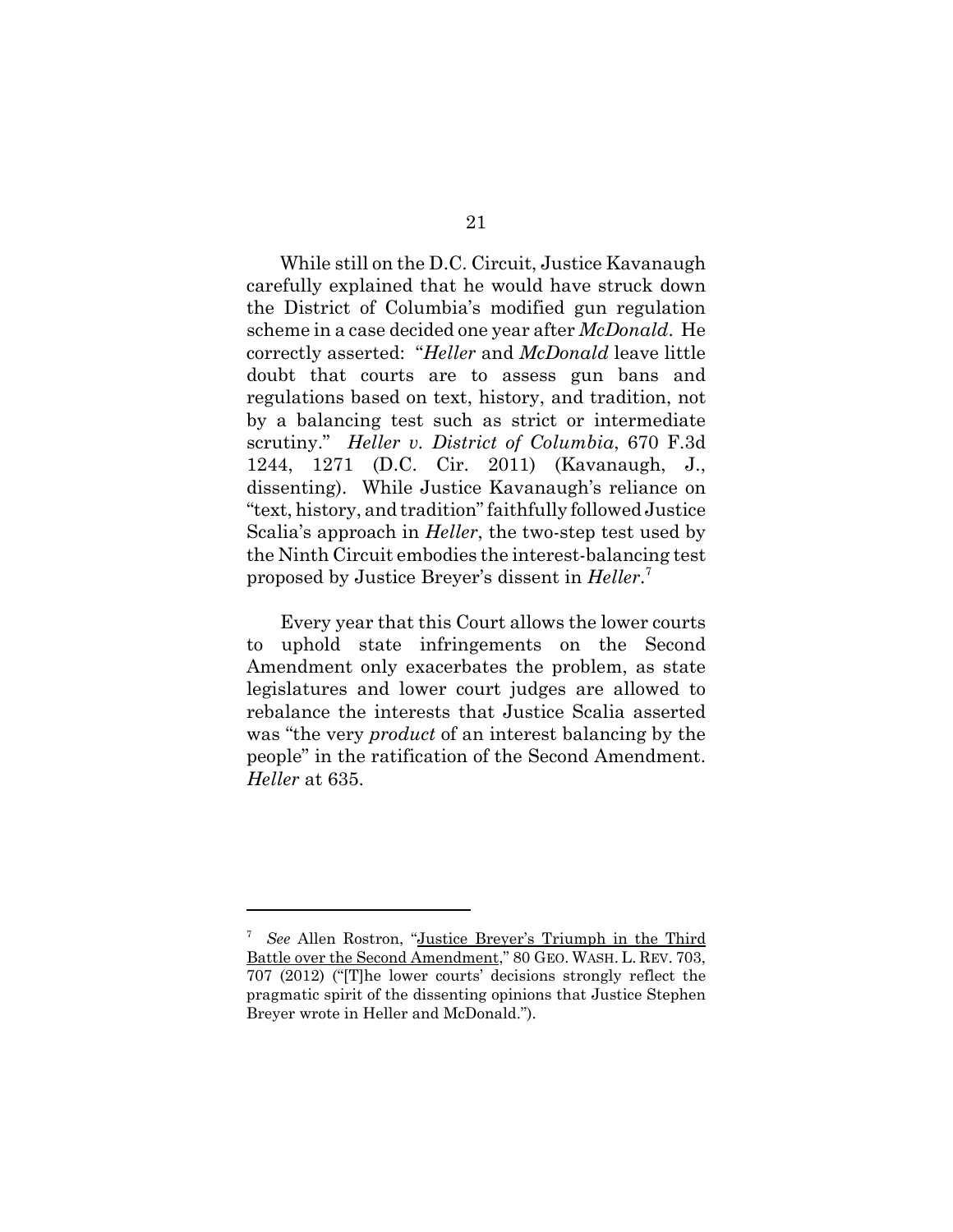## **B. Criticism of the Two-Step Test by Lower Court Judges.**

Robust criticism of the two-step test has come from some lower court judges who are not blinded by claims of public safety, combined with personal inexperience with or hostility to firearms. When the Ninth Circuit upheld the ban<sup>8</sup> on firearms possession by an individual who had been convicted of a misdemeanor crime of domestic violence in *Fisher v. Kealoha*, 855 F.3d 1067 (9th Cir. 2017), Judge Kozinski concurred in the *per curiam* decision, but issued a separate "ruminating" opinion to encourage equal treatment of the Second Amendment among the Bill of Rights:

In other contexts, we don't let constitutional rights hinge on unbounded discretion [of a governor's pardon]; the Supreme Court has told us, for example, that "[t]he First Amendment prohibits the vesting of such unbridled discretion in a government official." Despite what some may continue to hope, the Supreme Court seems unlikely to reconsider *Heller*. **The time has come to treat the Second Amendment as a real constitutional right. It's here to stay**. [*Fisher* at 1072 (Kozinski, J., ruminating) (emphasis added) (citation omitted).]

Although the Fifth Circuit also uses the two-step test, many judges on that court disagree with interest

<sup>8</sup> *See* 18 U.S.C. § 922(g)(9).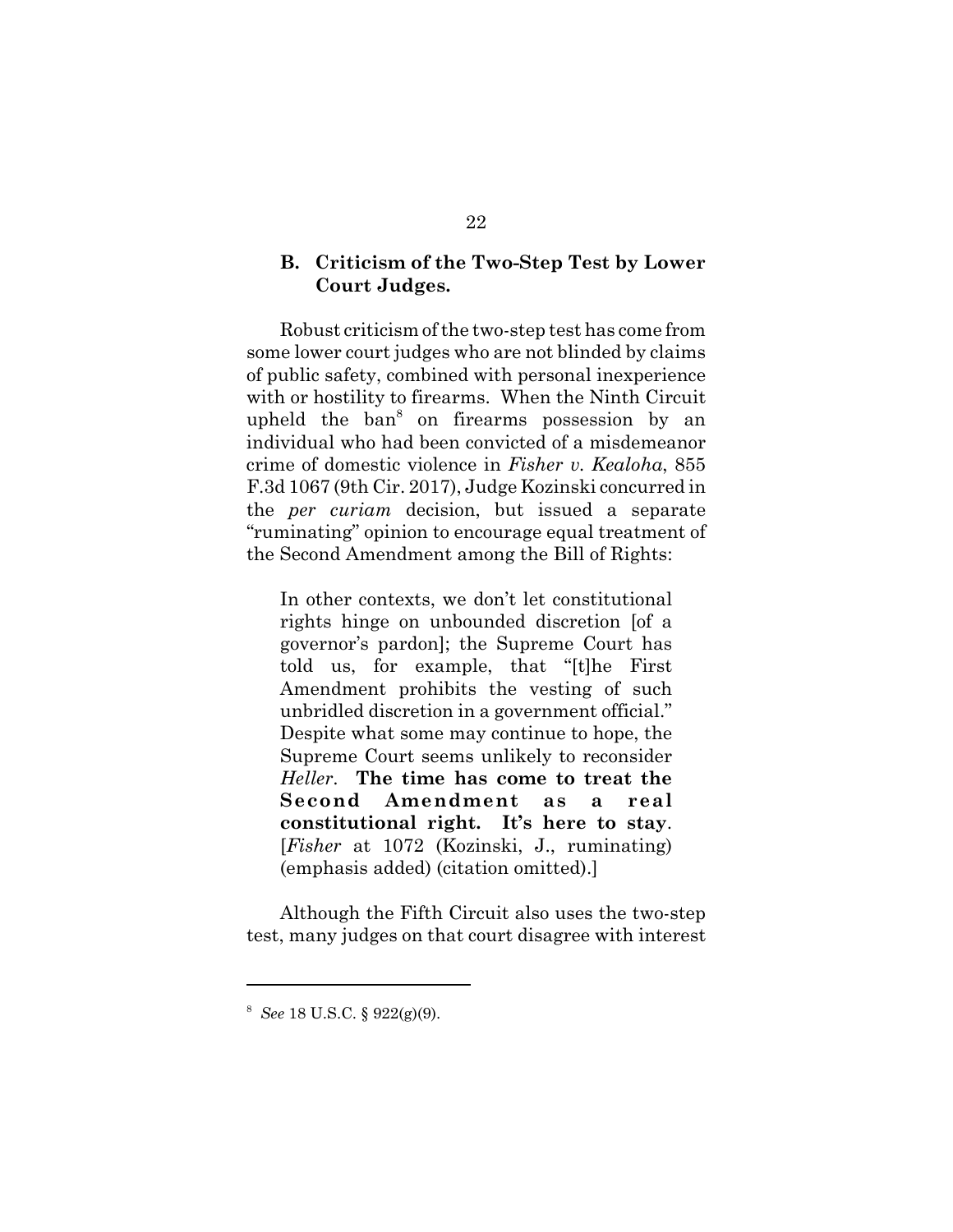balancing in the Second Amendment context. *See Houston v. City of New Orleans*, 675 F.3d 441, 448 (5th Cir. 2012) (Elrod, J., dissenting), opinion withdrawn and superseded on reh'g, 682 F.3d 361 (5th Cir. 2012) (*per curiam*); *NRA v. BATFE*, 714 F.3d 334 (5th Cir. 2013) (six judges dissenting from a denial of rehearing *en banc*). When the Fifth Circuit once again denied rehearing *en banc* in a Second Amendment case involving a challenge to the residency requirement for firearms purchases from federally licensed firearms dealers,<sup>9</sup> seven judges vigorously dissented from the denial of rehearing, explaining that, "[s]imply put, unless the Supreme Court instructs us otherwise, we should apply a test rooted in the Second Amendment's text and history — as required under *Heller* and *McDonald* — rather than a balancing test like strict or intermediate scrutiny." *Mance v. Sessions*, 896 F.3d 390, 394 (5th Cir. 2018) (Elrod, J., dissenting). Also, Judge Willett commented on the judicial hostility to the Second Amendment:

Constitutional scholars have dubbed the Second Amendment "the Rodney Dangerfield of the Bill of Rights...."

The Second Amendment is neither second class, nor second rate, nor second tier. The "right of the people to keep and bear Arms" has no need of penumbras or emanations. It's right there, 27 words enshrined for 227 years. [*Id.* at 396 (Willett, J., dissenting).]

<sup>9</sup> *See* 18 U.S.C. §§ 922(a)(3) and 922(b)(3).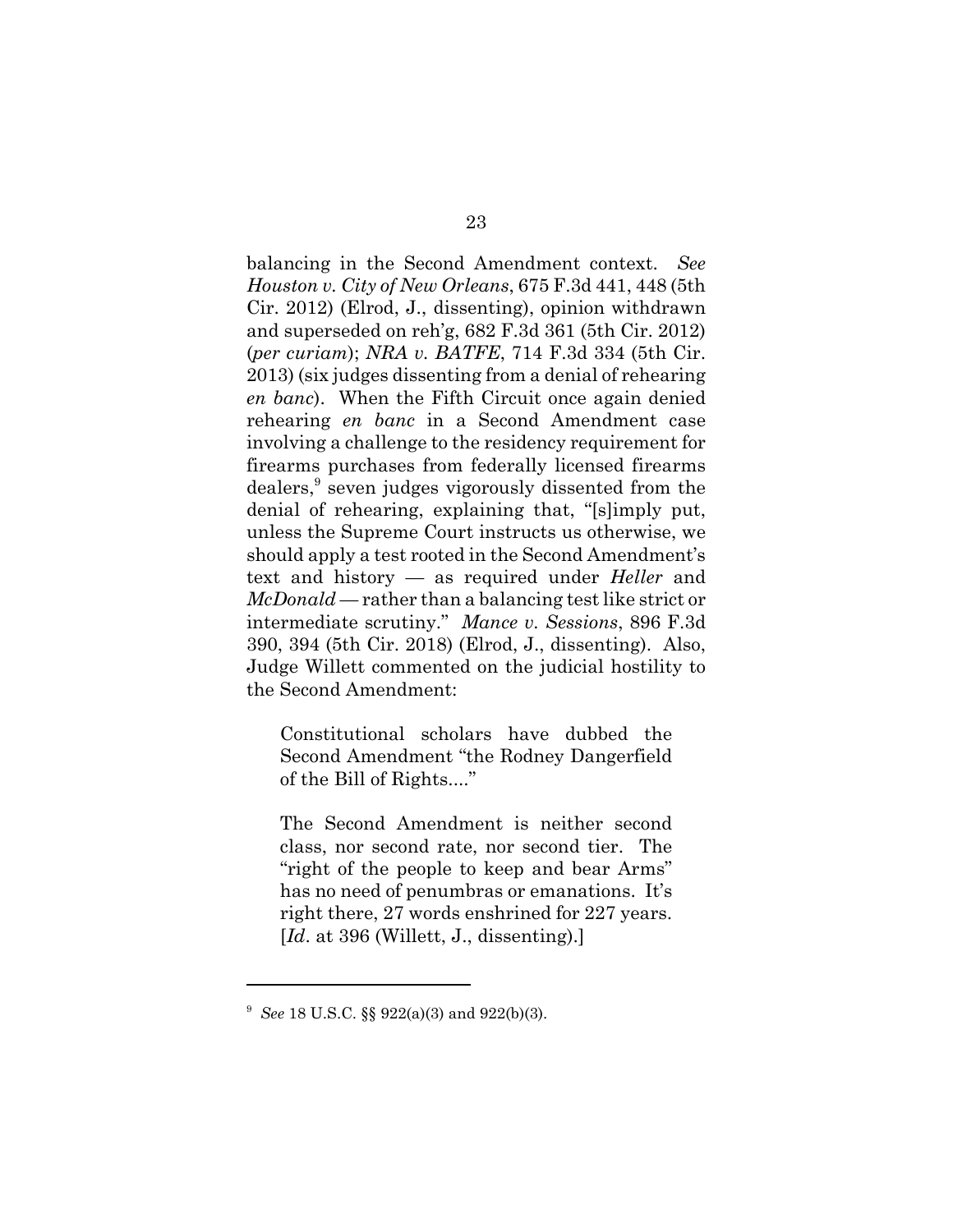Judge Bumatay reviewed some of these criticisms by justices and judges *see Duncan* at 1146-47 (Bumatay, J., dissenting)), correctly describing most federal court judges as dismissive, and explaining exactly where the Ninth Circuit's two-step inquiry leads — a balancing test that the government never loses:

[d]espite these warnings, [the Ninth Circuit] charges ahead in applying the two-step-tointermediate-scrutiny approach. [*Id*. at 1147.]

When the two-step inquiry is used to rationalize the use of "intermediate-scrutiny," as Judge Bumatay warned, the results have been 50 out of 50 victories for anti-gun laws as if the pre-existing, clearly enumerated right set out in the Second Amendment did not even exist. *See id*. at 1165.

Most recently, a Ninth Circuit panel held that Ventura County's closure of gun and ammunition stores and firing ranges in response to the COVID-19 pandemic did not pass any level of scrutiny. In a concurring opinion (to the majority opinion which he also wrote), Judge VanDyke predicted how the panel's decision would be treated by the Ninth Circuit:

[S]ince this panel just enforced the Second Amendment, and this is the Ninth Circuit, this ruling will almost certainly face an en banc challenge. This prediction follows from the fact that this is *always* what happens when a three-judge panel upholds the Second Amendment in this circuit. [*McDougall v.*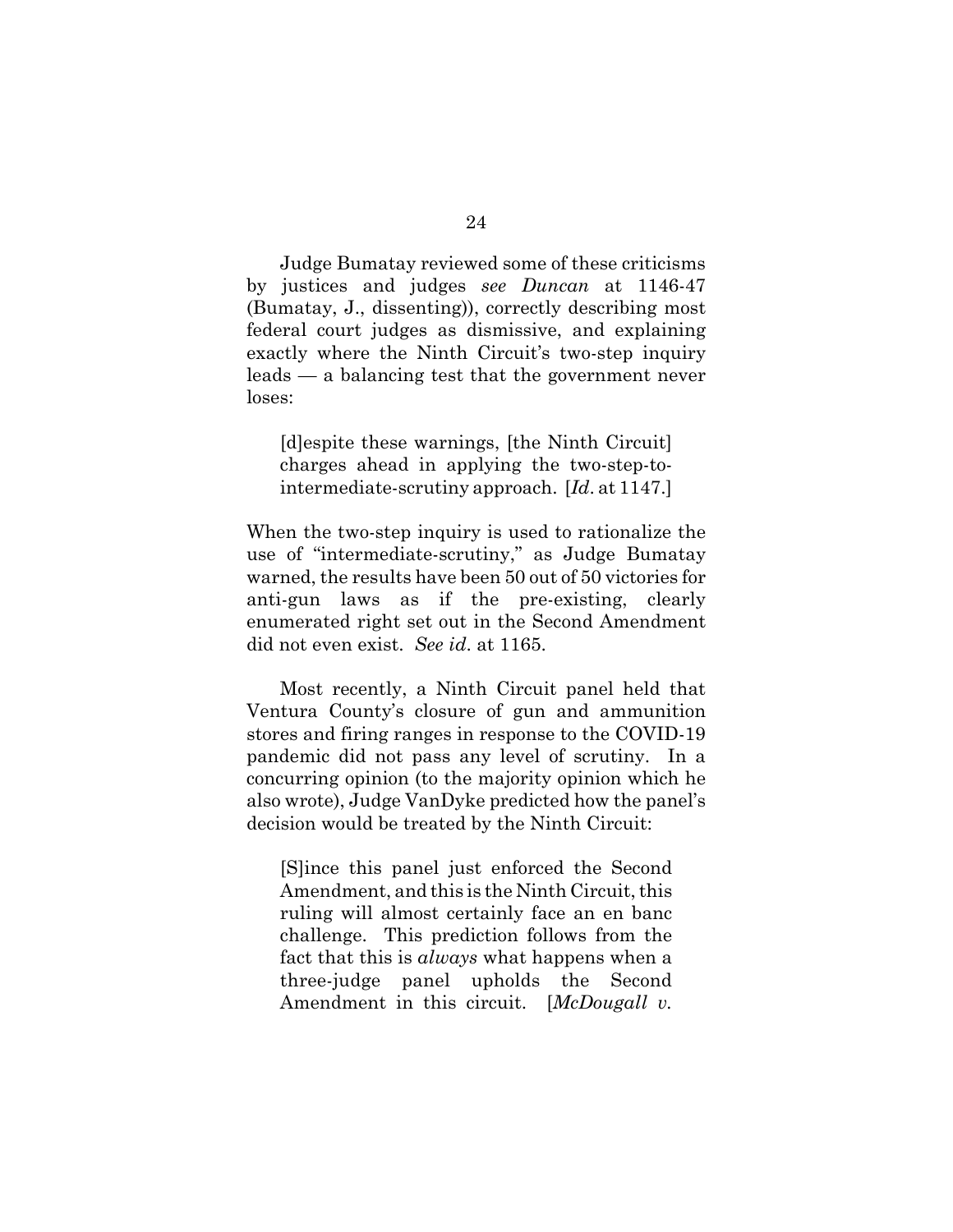## *County of Ventura*, 2022 U.S. App. LEXIS 1634, \*51 (9th Cir. 2022).]

As predicted, on March 8, 2022, the Ninth Circuit granted rehearing *en banc* and vacated the panel opinion upholding the Second Amendment. *See McDougall v. County of Ventura*, 2022 U.S. App. LEXIS 5972 (9th Cir. 2022).

Judge VanDyke then conducted a hypothetical analysis based on the two-step test, reaching a conclusion opposite to that the panel actually reached, in order to "demonstrate just how easy it is to reach any desired conclusion under our current framework, and the majority of our court can get a jump-start on calling this case en banc." *McDougall*, 2022 U.S. App. LEXIS 1634, \*53. As Judge VanDyke explained, "our circuit can uphold any and every gun regulation because our current Second Amendment framework is exceptionally malleable and essentially equates to rational basis review." *Id*. at \*52.

The Ninth Circuit's Second Amendment jurisprudence in no way can be reconciled with *Heller* or *McDonald*, requiring this Court's review.